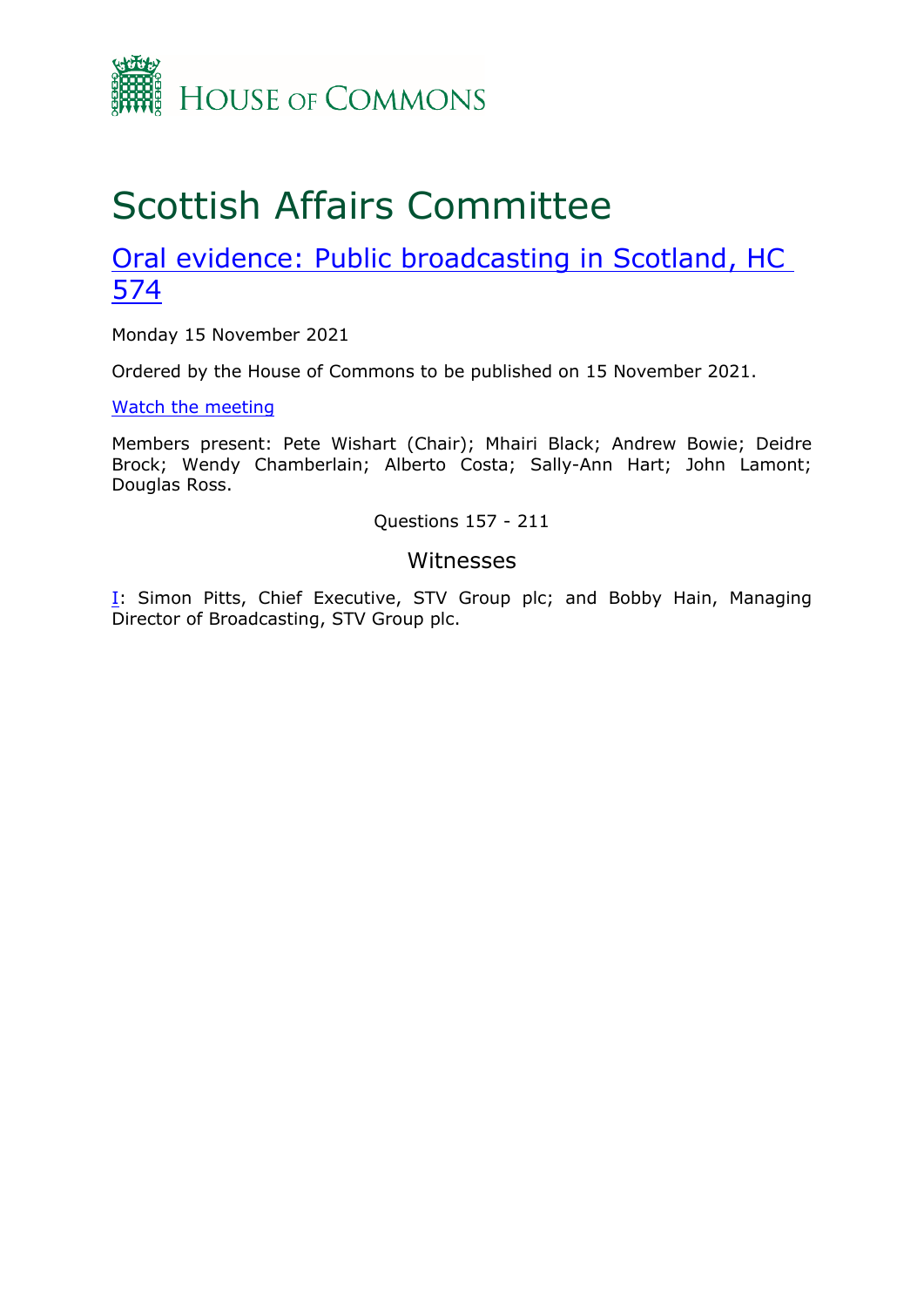

## <span id="page-1-0"></span>Examination of witnesses

Witnesses: Simon Pitts and Bobby Hain.

[*This evidence was taken by video conference*]

Q157 **Chair:** Welcome to the Scottish Affairs Committee and our short inquiry into broadcasting in Scotland. Today we are delighted to have Scottish Television with us to help us out with some questions on some of the issues that we have identified. I will let them introduce themselves, and I will go to you, Mr Pitts, to say who you are, who your colleagues are, and anything by way of a short introductory statement if you want to.

*Simon Pitts:* Good afternoon, everyone. My name is Simon Pitts. I am the chief executive of STV. I am here with my colleague Bobby Hain, who is the managing director of STV's broadcast business. We don't have an opening statement exactly, but we are delighted to be here. Thank you very much for the invitation. We are looking forward to answering your questions.

Q158 **Chair:** Excellent. I will start then on your relationship with ITV just now. Obviously, it was renegotiated in 2012. You are now the largest supplier of content to the whole of the network. Could you talk us through how you see that relationship just now, what you need maybe to improve it, and if there is any proposed new deal that is to be agreed with ITV? I will come to you, Simon, for that.

*Simon Pitts:* STV's relationship with ITV is very important. Together we make up the Channel 3 system as the only regionalised PSB network across the whole of the UK. We have a series of commercial agreements that cover how we work together, which, as you say, Chair, were last negotiated in 2012. They are not actually affected by our upcoming licence renewal, which I hope will take place from 2024. If our licences were to be renewed for another 10 years at that point, those agreements with ITV would continue.

It is worth looking at Ofcom's PSB review here because it highlights the importance of the public service media providers transitioning from analogue to digital platforms. Certainly, we need to make sure we work with ITV to ensure that Channel 3 as a whole gets the rights that we need to make sure we can manage that transition with obviously increasing numbers of people watching via our streaming service, STV Player.

Prominence is also hugely important for the public service broadcasters moving into digital, and again we are working with ITV and all the other PSBs to look at how that can be achieved in a digital world. Certainly, without government intervention we have seen that platforms don't provide the kind of prominence that PSBs receive currently on their EPG guides on Freeview, Sky and Virgin. That is especially true for a nationbased PSB like STV because we need those big platforms to regionalise for Scotland to make sure that we get prominence for all the PSBs.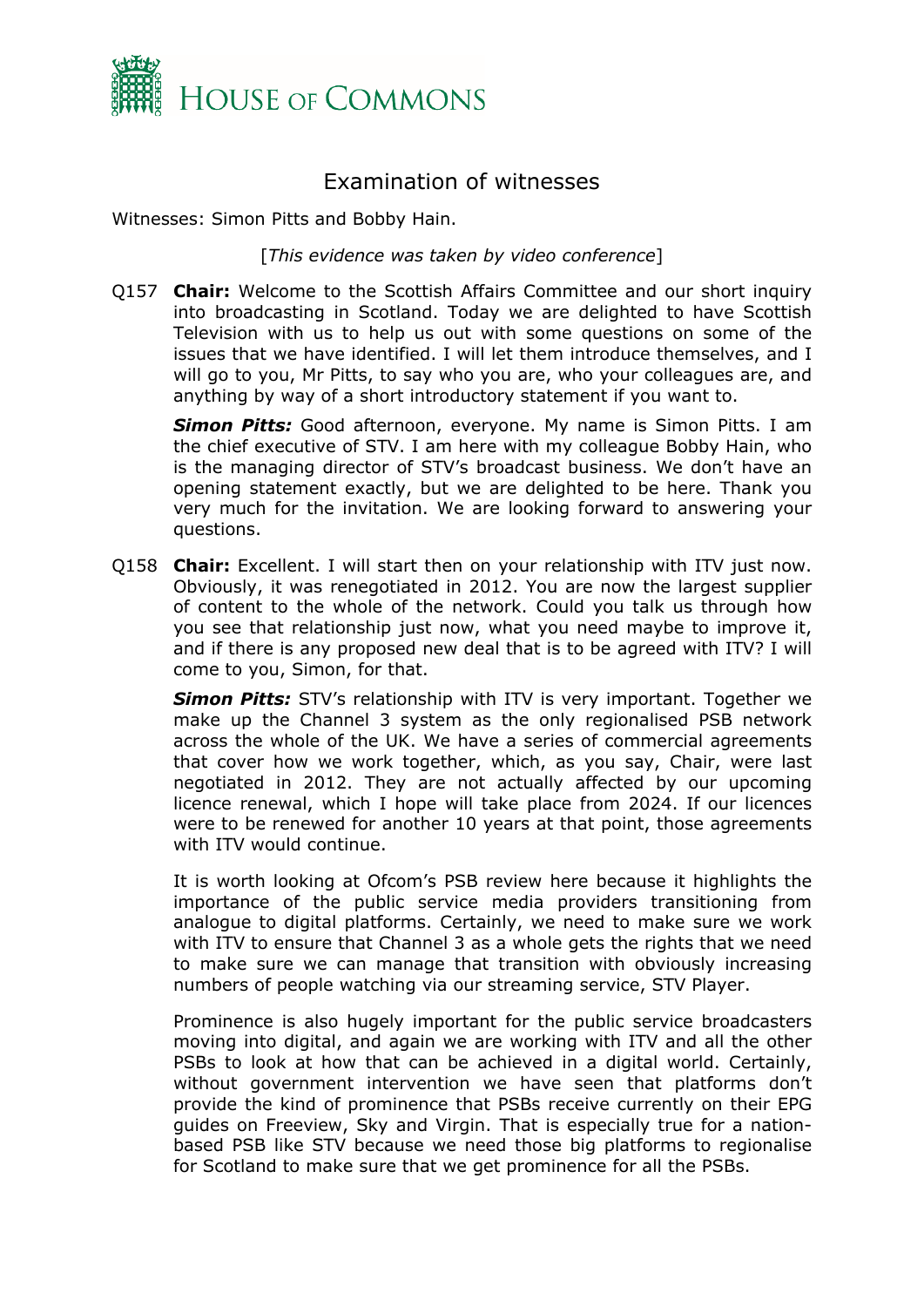

We have these arrangements in place with ITV. They are long-term arrangements. They serve us both well, I think, and they are not necessarily obstructed by licence renewal in the coming years.

Q159 **Chair:** Excellent. Commentators have said that STV benefits from a favourable deal with ITV. I think in the past there have been quite a number of disagreements about some of the financial issues around your arrangement with ITV. When you observe and review your arrangement with ITV just now, is there anything in particular that you would like to do that would improve that? Should we be concerned about any future relationship with ITV as it goes forward, particularly in relation to Scottish content across the network?

*Simon Pitts:* Scottish content on the network is always a good thing. You can see in the ratings that Scottish stories always play well here, obviously. Take our drama "Des" last year starring David Tennant, which was the biggest new drama for many years and rated particularly well for us here in Scotland, or even the Euros in the summer, where we produced our own coverage of two of the three Scotland games and it gave us the biggest live ratings on record. Even recently, a show like "Don't Waste Scotland", where Sean Batty travels the country shining a light on Scots who are all doing their bit to help the climate crisis, got a huge audience: 340,000 viewers or so, a 25% share.

In terms of the network schedule, ITV makes the commissioning decisions. It has to schedule for the whole country. We know that as a PSB it is also committed to nations and regions production; just look at the soaps. We do see programmes about Scotland. Just last week, there was a really good documentary about the Orkney Islands, showing the amazing progress with wind and tidal energy there.

It is probably worth saying that the overall approach does work very well for our viewers, and we see that every day in our ratings. STV consistently outperforms the rest of the ITV network, in the first half of this year by 13% in ratings terms, our biggest gap ever. The big shows often get bigger audiences up here, particularly the soaps. The overall arrangement between us, the Channel 3 network, is a very efficient way of getting a high-quality TV schedule to everyone across the country. As STV, we make a contribution to the cost of the network programme budget and in return we get exclusive access to an £800 million-plus TV schedule. So there are advantages to this arrangement that we want to preserve into the future and which we think our viewers will want to see preserved, too.

Q160 **Chair:** Some of the programmes you mentioned are fantastic and we obviously enjoy watching a great deal of them. It is good to see so many of the STV productions coming on to the ITV network, and that is very much appreciated. But it is Channel 4 and the BBC that spend roughly 98% of all public service output in Scotland. What are you doing to encourage ITV to take up a little bit more Scottish content?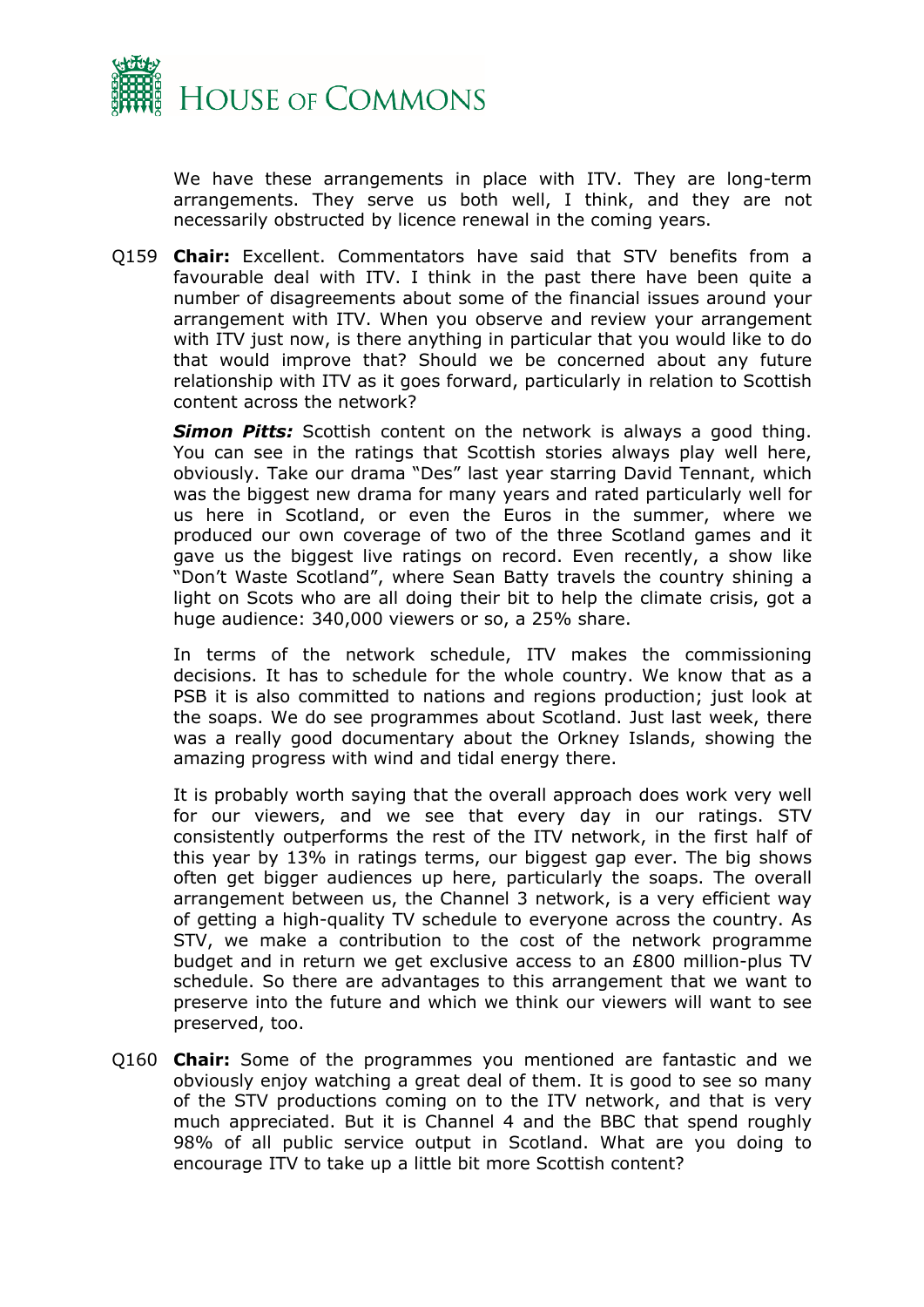

*Simon Pitts:* As I say, they do take Scottish content. They do take a few of the shows that we make as STV Studios. We do also obviously have our own programming around news and current affairs and our regional programming, which does very well and which we are very proud of. Of course, there is the occasional drama, factual entertainment and factual show that comes into the schedule, but they do have to schedule the Channel 3 output for the whole of the UK and that obviously includes the 50 million people who live in England. So we understand. More Scottish content is always good and, of course, in STV Studios we are seeking to make as much Scotland-based programming as we possibly can, not just for ourselves but for many other networks, too, both the terrestrial players and the global streamers, to help put Scotland even more on the map and boost the local creative economy. I am sure we will come on to that later.

Q161 **Chair:** There are lots of things we want to ask about digital and what is happening in new media.

I know that we always raise this when we speak to STV—the relationship with Border and the fact that STV does not cover all of Scotland. Has anything been done to resolve this? Is there anything you have observed about how this is working? Will it continue to be a feature that it will be Border that looks after the south of Scotland?

*Simon Pitts:* Bobby, would you like to take that one, given your long history of—

**Chair:** Yes, Bobby has been asked this several times.

*Bobby Hain:* I remember at the time of the last licence renewal, which was obviously 10 years ago, in the lead-up to 2014 there was a question and, indeed, a consultation around the future of Border. It was decided at that point that the arrangements would stay, and that Border Scotland would start to have its own programme obligations and programme commitments. Indeed, that remains the case today. Given that the licence map, which is all the different regions, is primary legislation and would need primary legislation in order to change it, I am not aware that there are any plans to make any changes to that configuration at the moment.

Q162 **Chair:** That is the answer that Bobby always gives when we ask him that question. Thanks once again.

Lastly, I think we know the answer to this but it would be good to hear you guys say this and reiterate it. When Scotland was playing one of its most important football games in its recent history, instead of getting the Scotland game on ITV/STV we got an England game. Is there any chance we could get Scottish football on our TVs in Scotland?

**Bobby Hain:** That is something that we share. We would love to have more Scottish football and Scottish sport free-to-air on our channel and, as Simon said, it does extremely well and has given us in the Euros some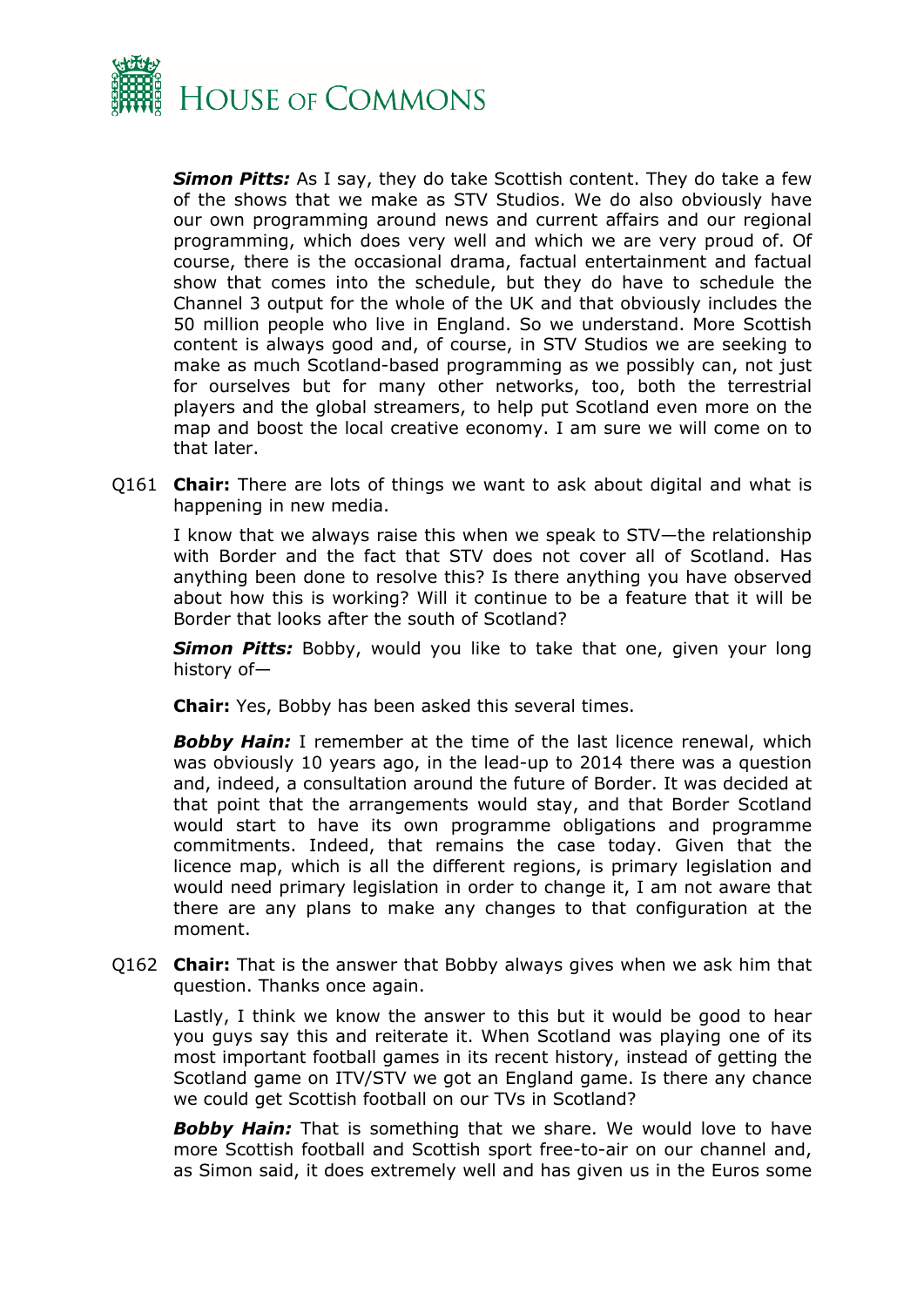

of the highest ratings we have ever seen, in fact the largest ratings that we have had since those numbers began. So it is obviously in our interests, but unfortunately the commercial deal and the commercial engineering of that does not work for us. These rights are sold on a UKwide basis. ITV, again because of the 50 million people that it can sell commercials to around the England games, allows ITV to buy England rights and follow the English team. The cost of buying Scotland rights for STV is prohibitive. We would not be able to make that work commercially and, of course, we can only commercialise those rights in Scotland.

Although we would like to have more Scottish sport and, indeed, Scottish football free-to-air, it is just not possible commercially. You are seeing more and more sport over the years having gone into the pay territory of either pay per view or subscription, and unfortunately for us and other free-to-air broadcasters it does not work commercially.

**Chair:** I know that was going to be—sorry, Simon, I will let you come in.

**Simon Pitts:** No, I was just going to reassure a little bit to say that when we do have the opportunity to show Scotland games we promise that we will make the very best of it. You saw that this summer. We could have just taken the ITV feed for those two group games. We decided to produce our own coverage. We did not necessarily want to show the Gazza goal from 1996 on loop in the run-up to those games. I promise that if Scotland qualifies for Qatar next year—and I know there is another big game tonight at Hampden—we will do our best to be showing Scotland games then, too. When we have the opportunity we make the very best of it.

Q163 **Chair:** Andrew Bowie was shouting "when" Scotland qualify for Qatar there, but we will leave that alone just now. You say it is prohibitive to secure the rights for Scotland football games. Can you give us an idea of how much that would be? Obviously, it is on Sky just now, so what is the competitive rate to get Scotland games like the qualifiers?

*Simon Pitts:* That is a tricky question to answer because we don't know how much Sky pay. I would imagine that it is millions of pounds a game. Those sorts of rights are highly sought after, they are expensive, and you need to be able to commercialise them to a very large audience to make them work for you. Of course, they are often bought as a package and Sky buys them along with other home nation rights. It packages those to viewers, as you see from watching Sky. That is not something, I am afraid, that is commercially viable for us, as much as we would love it to be.

Q164 **Deidre Brock:** Hi, Bobby and Simon. Thank you very much for coming along today to speak to us.

Can I follow on from the points that Pete was making about ITV Border? As you can probably hear from my accent, I am relatively new to Scotland; I have only been here 25 years. I just wondered about the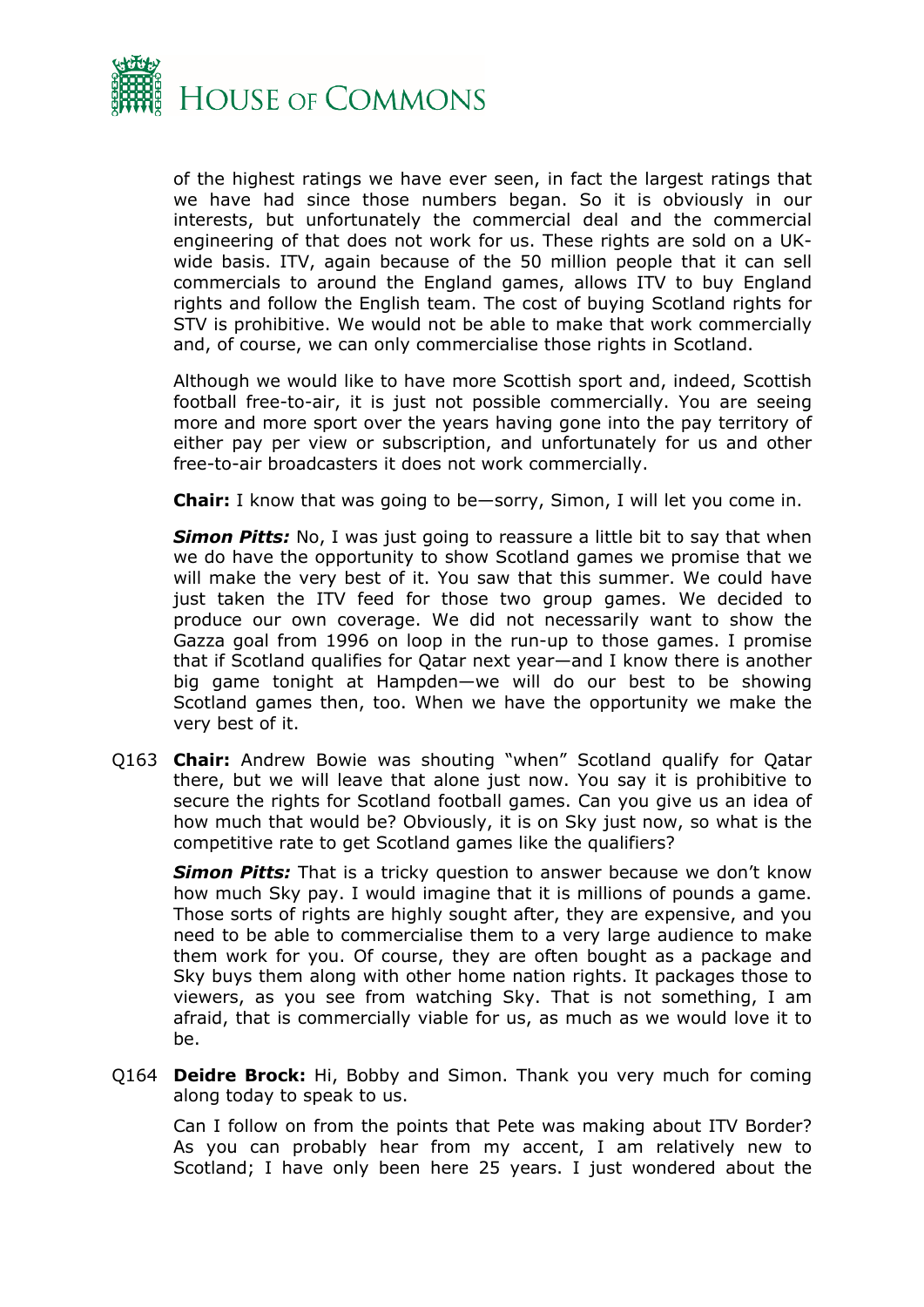

history. Why was this hybrid station created between Cumbria, I think it is largely, and the south of Scotland? What was the reason for it in the first place? Bobby, maybe you could give us a potted history.

**Bobby Hain:** I am not sure of the original intention behind the map, which included all of the licence areas, many of which are still in existence. I do know that over the last couple of licence renewals, which is as far back as I can go unfortunately, the last 20 years, there has been this question around how the Scottish part of Border might have more of an obligation to cover Scottish material, including current affairs. Obviously, it has its news output and it has now an obligation to provide current affairs separately from the south of Border and, indeed, is on a par with what we provide on a weekly basis as part of our regional obligations. But the inception of this back in the 1950s is something I am not qualified to answer more on the detail, I am afraid.

Q165 **Deidre Brock:** I will do some digging around on that myself. The news output that you are required to provide now, is that a split between English stories and Scottish stories, then, in ITV? I think you have four and a half hours of news that you have to produce. In terms of ITV Border, is that split between English and Scottish stories or is that four and a half hours specifically Scottish and then you have the 90 minutes of current affairs programming specifically for Scotland?

*Bobby Hain:* Perhaps I might outline our licence obligations; I know that Border's are very similar. In the case of STV's two licences, which are the central belt and STV north, in the north, for those licences we have as commitments four hours of news that we do every week in both those areas; and within those bulletins, we also have a split commitment, which means that at some points if you are watching in Glasgow you will see different stories from the ones that you will see in Edinburgh. So you will see much more localised material east and west of the central belt, and the same is true for Perth and Dundee, Tayside and the north of Scotland in the STV north licence. I know that the arrangements for the other licences are very similar and that includes ITV Border.

It is worth saying that that configuration I have just outlined is for regional and Scottish news only. The national and international news is shared by all of the licences around the UK and is provided by ITN. The programme that you see at 6.30, the ITV news at 6.30, the ITV news at 10.00, those programmes are the national/international obligation that we also have in our licences, and that is provided by ITN for us.

Q166 **Deidre Brock:** Okay, I think I see. I noticed that earlier this year the ITV Border programme listings had "Emmerdale" and "Coronation Street" listed instead of the Scottish leaders' debate in the run-up to the Scottish elections. I wondered how that confusion might have happened. I know that there was a bit of a ruckus raised about it and it was corrected, but I just wondered how that could have happened. Therefore, how did you ensure that with regard to the pandemic, for example, the different approaches adopted by the Scottish and the Westminster Governments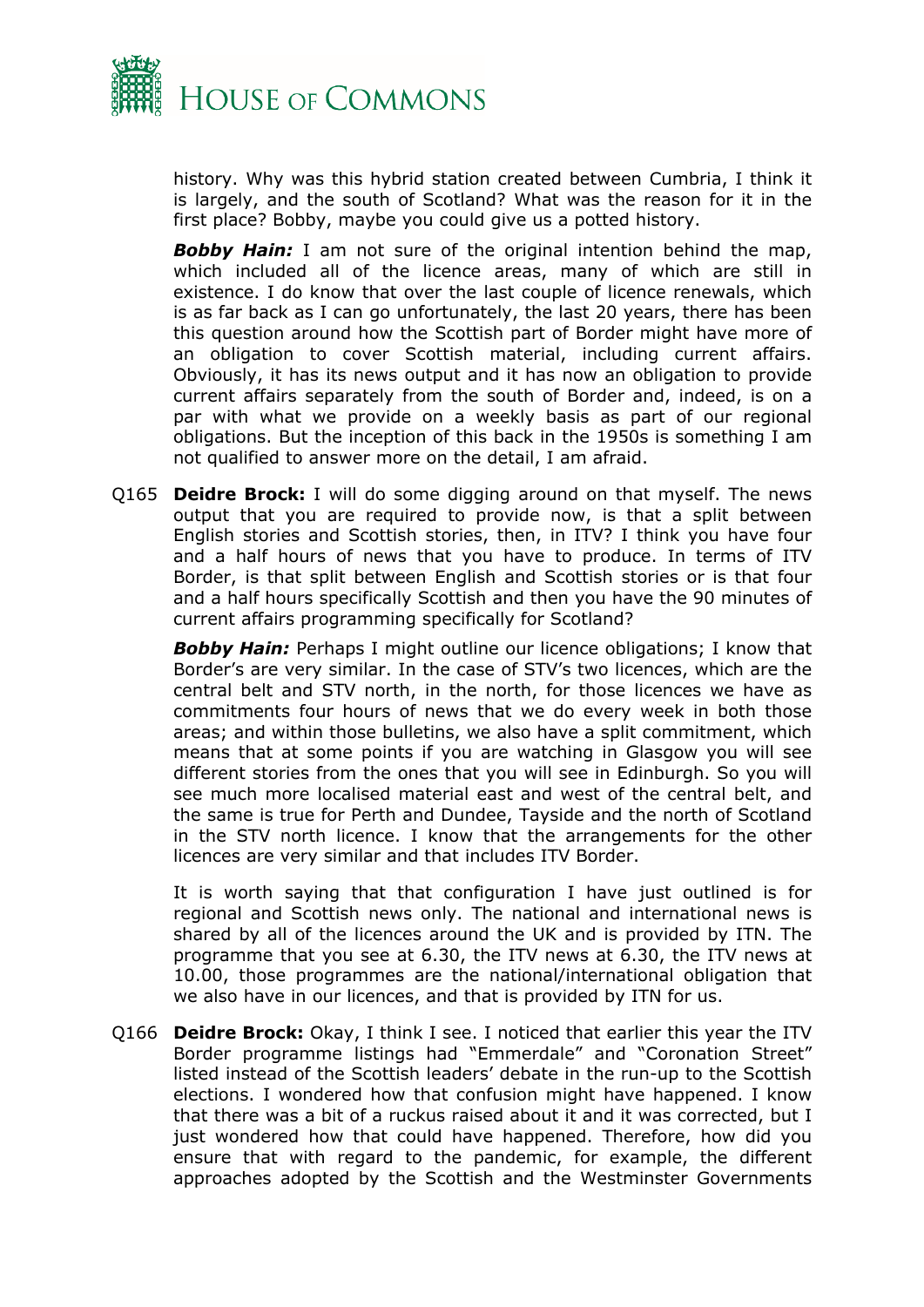

around the pandemic and timings of various removals of restrictions and so on were communicated clearly to those audiences, given that some quite different approaches were taken either side of the border? How do you go about making sure that that happens?

**Bobby Hain:** First of all, on your point about the leaders' debate in the lead-up to the Scottish election in May, in fact that programme was taken by ITV Border for Scotland by arrangement with STV. We always make our leaders' debates and other pieces of flagship programming available for Border to pick up.

**Deidre Brock:** It definitely was played. It was, I think, just that the programme listings had "Coronation Street" and "Emmerdale".

*Bobby Hain:* One of the issues is that the lead time for publishing billings, particularly for newspapers, is very long. Often when programmes are changed—and also with Covid the question was not entirely clear as to what that date would be. It may have simply been the case that we did not have enough time or Border would not have had enough time to get their ratings out in time for the publication dates. The programme was taken by Border.

With regard to the different approaches or different timescales and points in time when decisions were made north and south of the border, I can only speak for STV's experience and our programmes. That goes to the strength of our service. We have a Westminster presence; we have Kathryn Samson as our Westminster correspondent. We are covering Westminster affairs and what the UK Government are operating on as a timeline with different events. At the same time, we are obviously reporting what is happening at Holyrood and making it clear as and when which parts of legislation apply to what areas of life. We do our best to keep up with the different announcements and the different timings, while contextualising them for our audience.

Q167 **Deidre Brock:** Just widening it out a little bit, can I ask about the percentage of hours run on STV that were non-ITV content, basically the figure in 2011, before the deal was struck in 2012, in comparison to what you are dealing with now?

*Bobby Hain:* If you go back to 2011, and actually it goes right back to the start of this session, we had a different agreement with ITV at that time. In fact, there was a dispute at the time about how much we should pay for access to the network and we were incentivised to come out of the network. As a result, we had a higher percentage—roughly 15% or 16%—of programming which did not come from ITV. We did not make all of that programming ourselves; we acquired quite a lot of it externally. The point is that the commercial arrangements that existed at that time meant it was more of an incentive for us to find other material rather than the network.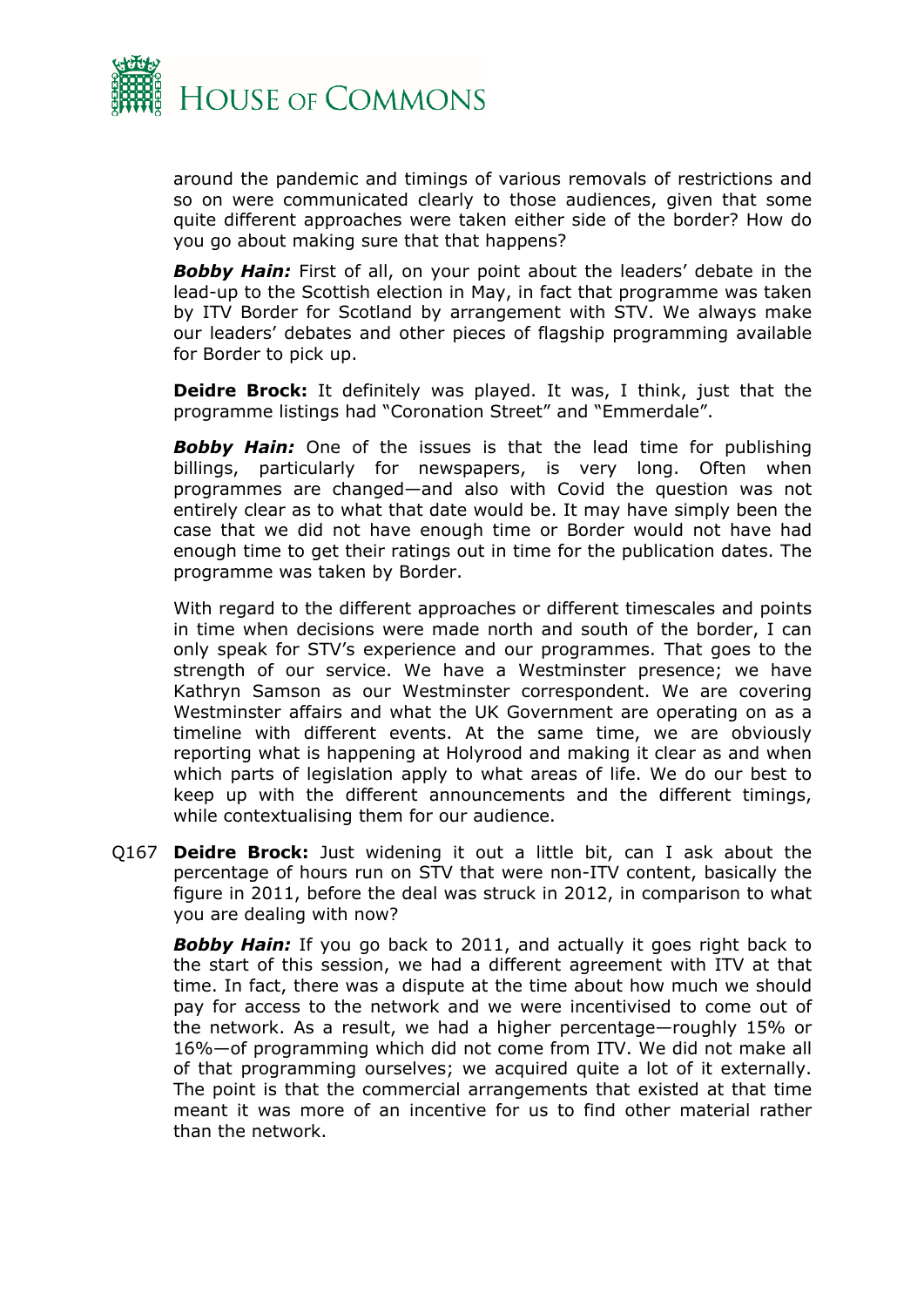

We think the network works better, for the reasons that Simon outlined. We contribute to a single programme budget and we have the use of all of that programme output. Therefore, there is less incentive on STV to opt out to acquire other programmes. We make about the same amount of programmes ourselves for our peak-time schedule today as we did at that time, even though the overall percentage of material that we take from somewhere other than ITV has reduced. It comes back to this point around 39 peak-time hours, 39 other hours of non-news material, which is about an hour and a half a week in total, and four hours of news. That has not changed, although the amount of material that that represents as non-ITV material, if you like, is about 3% or 4% as of today.

Q168 **Deidre Brock:** Is it right that you pay a fixed amount for scheduled programmes that you get from ITV? There were critics at the time who felt that that would disincentivise you from running Scotland-specific content because presumably if you chose not to drop something that did not seem to be resonating with Scottish audiences you would then have to pay extra to replace it. Is that a criticism you recognise and is it something that you have tried to address or that you think is impacting on the schedule?

**Bobby Hain:** There are two slightly different considerations here. The cost of making programmes for STV has not changed. The amount of money that we spend is roughly the same today as it has been for the last 10 years. There is a minor reduction on efficiencies, but substantively it is the same amount of money that we invest in the programmes that we make. If we were to come out of an ITV programme in the olden days, if you like, in the old world, then we would only get the share of the money that we had paid in back. In other words, if you had a drama—it was not unusual for a drama to be £1 million an episode, for example then if you were going to come out of a programme that was  $£1$  million an episode, you would end up with about 5% or 6% of that, which is about £50,000 or £60,000. So you were not able to make a programme of anything like the standard or the production value of the programme you had opted out of.

The dispute that we had with ITV was not around our ability or, indeed, our incentive to make Scottish programmes. That is clear from our licences what our commitments are. The question was more the basis on which the cost of our contribution to the network was arrived at. We felt at the time that was unfair but the deal we did in 2012 drew a line under that.

**Deidre Brock:** So you feel the critics have been answered by what has happened subsequently?

*Bobby Hain:* We have continued to invest around the same amount of money and create the same amount of peak and non-peak programmes ourselves as per our licences throughout, yes.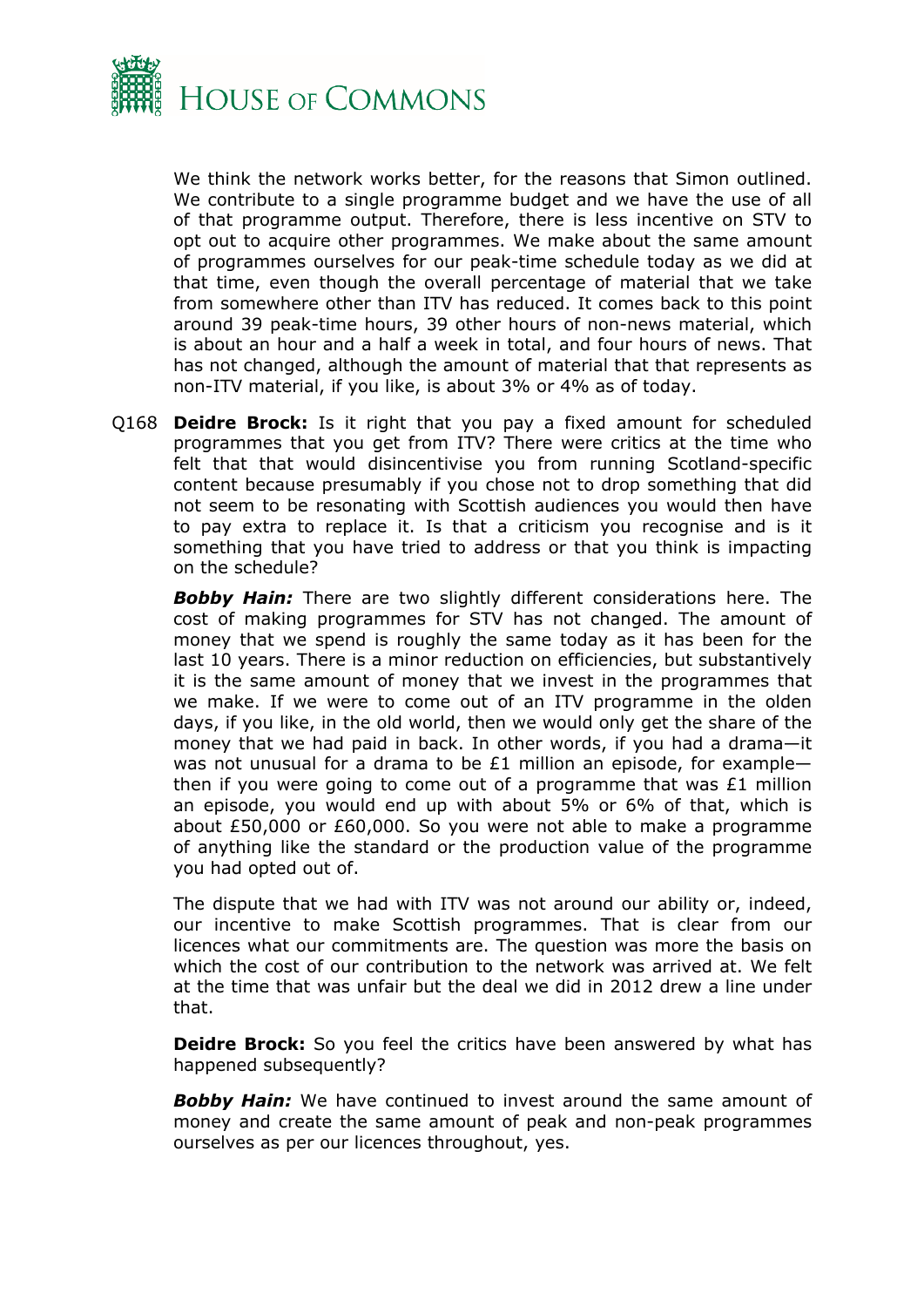

**Simon Pitts:** Very briefly, you need to also consider the ratings there. STV consistently outperforms the rest of the ITV network in terms of share and ratings—in the first half of this year by 13% or so, the largest gap ever. Our audiences do appreciate these shows and if we were to come out from the schedule, the replacement programming would not be  $£1$  million an hour dramas. That is the commercial challenge for us, which is difficult to square.

Q169 **Deidre Brock:** Lastly, I noted from your annual report and accounts in 2020 that ITV is also STV's sales agent for national airtime and sponsorship. Can you clarify what that means and also what kind of voice or influence STV has in the decisions and sponsorship approaches that ITV is making?

*Simon Pitts:* Essentially, that means that when an advertiser wants to advertise to the whole of the UK, ITV will sell it the whole of the UK, including Scotland, and we will get our share of that advertising. That is fixed at around 6% or 7% of the total national advertising. So ITV is our sales agent for national advertisers, and that is the same for national sponsors. So if a company sponsors "Britain's Got Talent" or "Coronation Street" it will be the same all-UK deal, with STV getting its proportion of the deal. What STV sales does and has responsibility for is local advertising, which is interspersed with the national advertising in any given break; you will see national brands and local brands co-existing in breaks. We also handle local sponsorship. Again, some shows that are not sponsored nationally by a national brand will be sponsored locally or our local shows might be sponsored. That is handled by our STV sales teams.

Q170 **Andrew Bowie:** Good afternoon. I want to ask a question relating to that last answer, Mr Pitts. You are almost certainly aware that in the STV north region, on Freeview anyway, the HD stream of STV north is not available, so this interspersing of national and local advertising does not exist. If you are watching on the STV HD channel in Aberdeen, to pick an example, you will be seeing adverts for shops or services in Glasgow. Likewise, there is no HD streaming of the STV north news broadcast from Aberdeen in the STV north region. It is available on Sky and on Virgin, and I wondered what steps STV might be taking so that people living in the STV north region might have access to an HD streaming version of their local television output, which, of course, is one of the reasons why they enjoy and value watching STV in the first place.

**Simon Pitts:** It is a good question and I will ask Bobby to handle some of the detail of it. What we have done is make sure that our output is as regionalised as it can be in the areas that we control. You are right to point out Sky where we control the relationship with Sky and the allocation of DSAT transponder capacity, which is what is behind whether you can have various regions on one signal or not. We have ensured that that is the case. On Freeview, our HD service is broadcast on a BBC-run multiplex. That is right, isn't it, Bobby?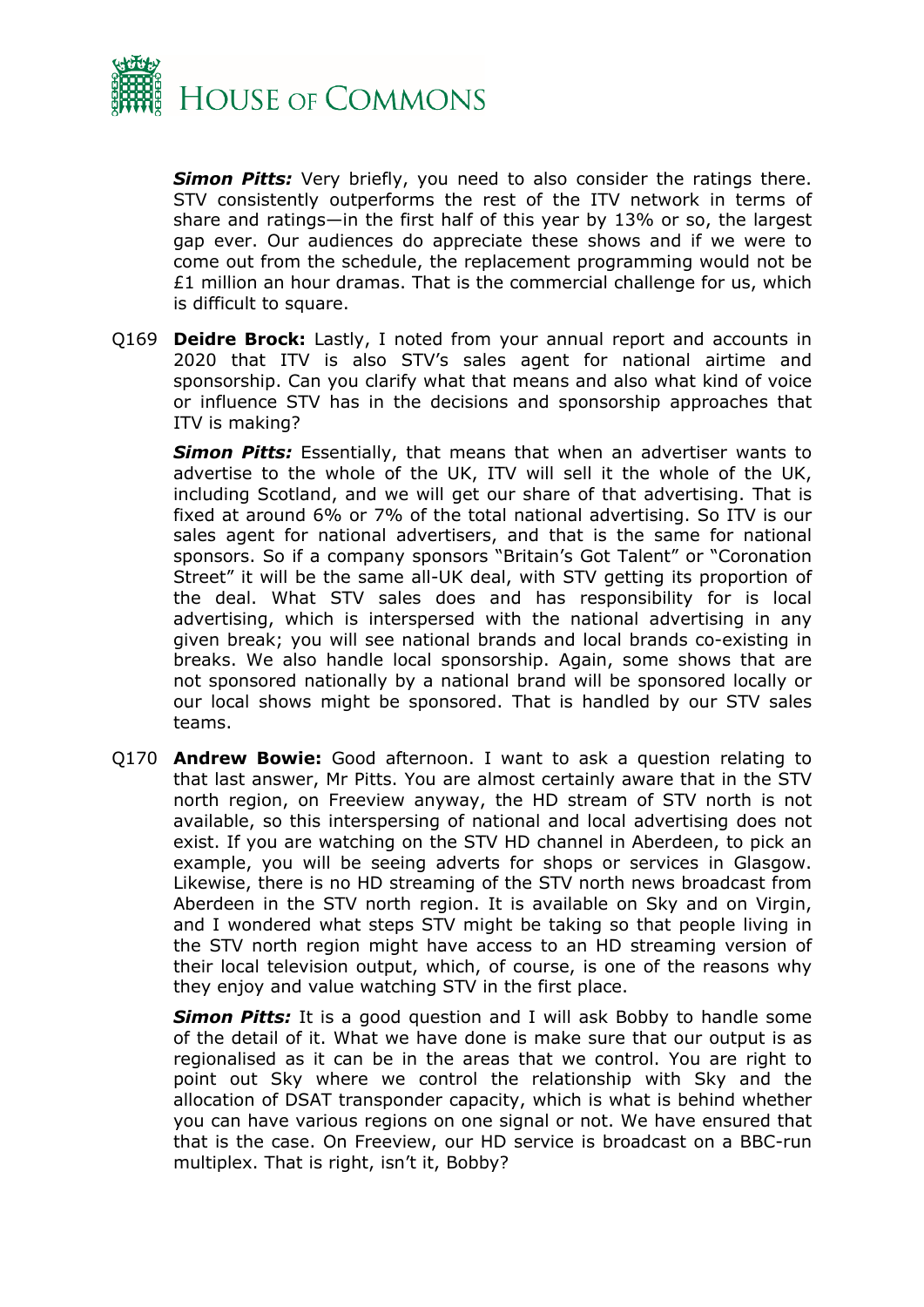

#### *Bobby Hain:* Yes.

*Simon Pitts:* The BBC is, therefore, in control of the technology that underpins that multiplex and the extent to which that multiplex is regionalised. We are not alone. There are other PSBs that have their HD variants on Freeview simulcast via that multiplex controlled by the BBC. Therefore, that multiplex is regionalised to the extent that the BBC needs it to be for its own news output, and any additional regionality is done by way of negotiation and cost allocation with the other people on the MUX. Unfortunately, we have not been able to reach a position where it is more regionalised to suit our news output. Is that right, Bobby?

**Bobby Hain:** Yes. One of the challenges here is that the BBC in its Freeview regionalisation of HD has not moved as quickly as the Channel 3 network. Only recently has the BBC started to make more than about six regions available in HD. Of course, it is not incentivised to make a service for STV north because it does not have any different output of its own. It has a single output for Scotland. That is the reason that we have not seen any traction on the BBC's part. Simon is right that it would be for the BBC to make any technical changes that would allow us a separate region to feed to STV north.

Q171 **Andrew Bowie:** Just to be clear, you as STV would be keen to be able to broadcast in HD regional programming to the different regions that you cater to within Scotland?

*Simon Pitts:* In an ideal world, absolutely. Of course, and I hate to give this answer, it depends on the economics of it. If we were to ask for that multiplex to be regionalised to deliver the right regional variance of our news output and a bill for £1 million came back, we would say, "We can't do it, I'm afraid." It does depend how much the regionalisation costs, but in principle we would be delighted to replicate the other services across the other platforms on Freeview, too.

**Bobby Hain:** I would just add to that that we were, in fact, the first fully regionalised service on Sky. As you correctly identified, not only do we have a separate HD service for STV north, but if you watch on Sky you get the correct version of STV for Dundee and you get the correct version for Aberdeen. Those are both in HD, which is not the case around the country elsewhere in ITV.

Q172 **Andrew Bowie:** It was great to hear your commitment to Scottish-made programming and it is fantastic that you are able to sell that across the entire ITV or Channel 3 network. I just wondered about your commitment to regional programming within Scotland. Harking back to the days when you had Grampian and STV as two separate entities, they had their own programming budgets and produced programming specifically for the different regions that they catered to. I asked this question of BBC Scotland and they pointed to "The Mart", "The Harbour" and I think it was "Fish Town". Is there a commitment on STV's part to spread programming across the country rather than focus it in one particular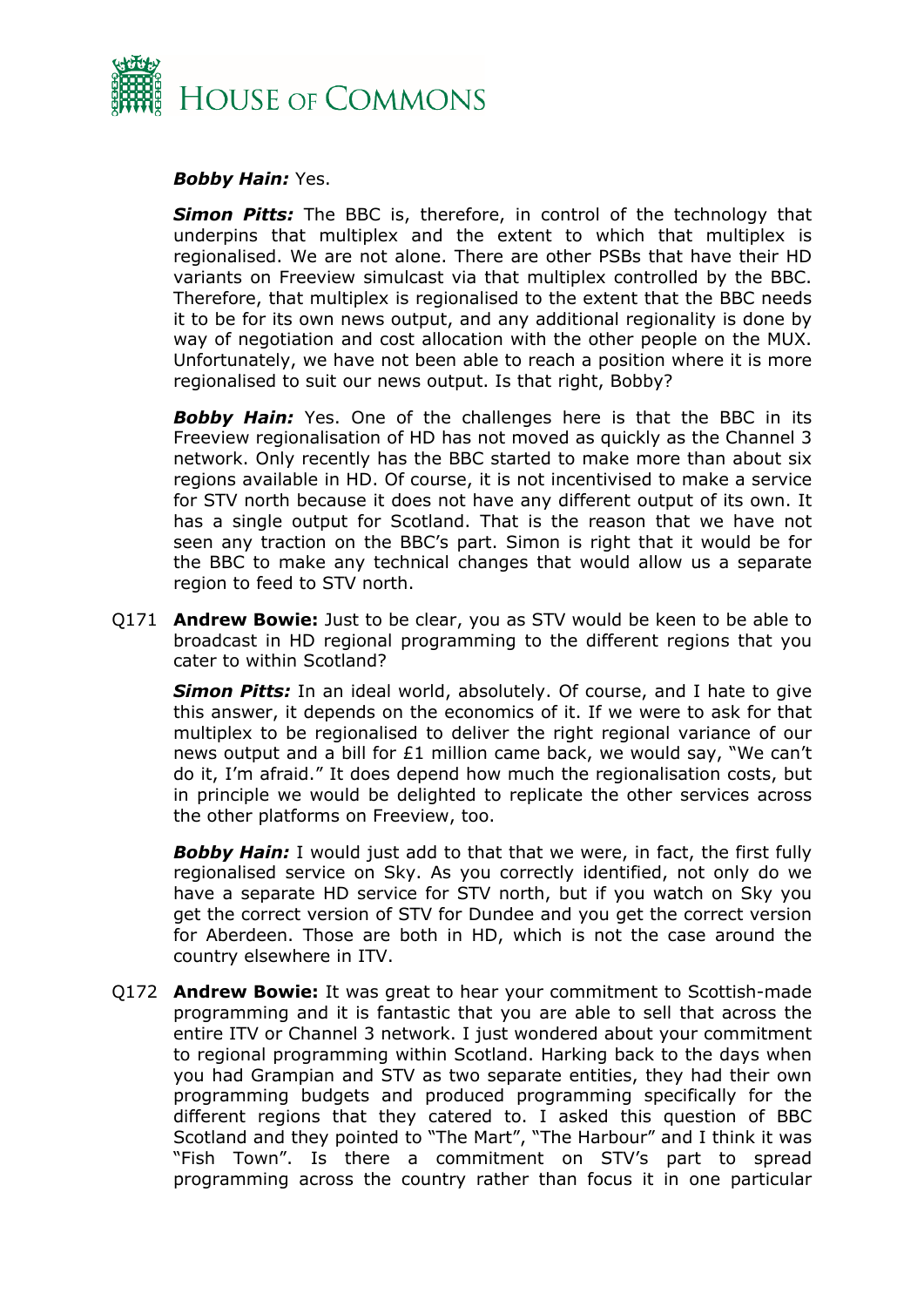

area, given the different regional dynamics and demands within Scotland?

**Bobby Hain:** We have certainly invested in our infrastructure in Glasgow because that is efficient. The physical making of programmes and assembling of programmes is done in Glasgow, and that has been quite a large technical investment over the years. However, it is really important that our editorial reflects all of Scotland. If you have a programme like "Don't Waste Scotland" that we mentioned earlier on, or "Sean's Scotland" where Sean Batty goes on a travelogue around Scotland, you will see just as much of him in the STV north area as you will in the central belt. Similarly, just in the last couple of weeks, this year's STV appeal documentary, which was on young people's mental health through the pandemic, was anchored by Andrea Brymer from Aberdeen as a contribution to a programme that was made reflecting all of Scotland. It is really important for us, whether it is the north-east itself or other parts of the STV north area, that the editorial reflects what we do, even if the assembly of programmes is done now in the central belt.

Q173 **Alberto Costa:** Good afternoon, gentlemen, and thank you very much for appearing before this Select Committee of the House of Commons.

I am an ITV viewer whenever I get the chance, and I think that much of your output is, indeed, UK focused or globally focused rather than being England-centric or Scottish-centric or Welsh-centric. I think of programmes like "Gordon, Gino and Fred" and their recent road trip to Greece. I think of programmes made by Julia Bradbury abroad or Joanna Lumley when she went to Japan. I think last month she broadcast a programme where the Outer Hebrides featured. They are good British programmes broadcast across the whole of the nation, the whole of the country, the UK.

But I must confess I do have a great deal of sympathy for what the Chairman said a few moments ago about football. I think that football is an incredibly important cultural pursuit in all the four nations of the UK and we are very lucky to have different football teams in one country. If the boot was on the other foot, if my constituents in South Leicestershire were only able to watch Scotland playing and not England, I think that that would cause problems for ITV Central, which broadcasts in the East Midlands. I look at both of your bios. You are highly talented individuals. You are very well paid for what you do and you have an enormous amount of expertise. Mr Pitts, you have a background not just as managing director of online but in pay TV, interactive technology, etc. I ask myself: can neither of you come up with a solution? Can neither of you negotiate a deal that is in the interests of viewers in Scotland to watch Scotland play? Given the technological advancements that both of you are aware of, are you unable to negotiate a good deal for your Scottish viewers at least when it comes to football?

*Simon Pitts:* First, thank you for the faith that you have in both Bobby and me. That is much appreciated. We wish we could. There is no point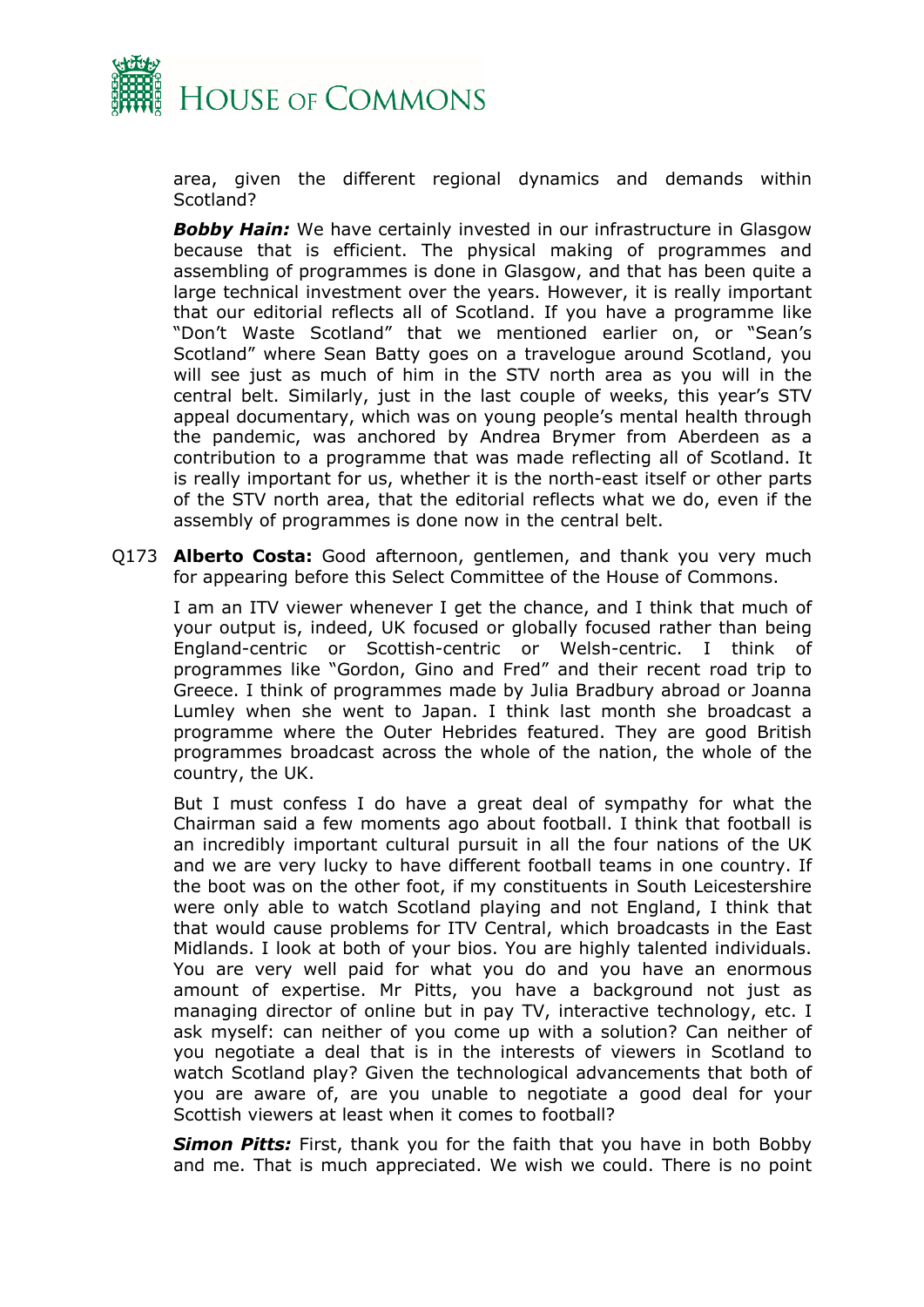

me soft-soaping the answer and telling you that that is a realistic possibility. That is not how the rights are sold. The rights are sold on a UK-wide basis. We have a broadcast channel that focuses on Scotland and, indeed, a broadcast channel that does not have the rights to monetise that content outside of Scotland. ITV, as you know, has the exclusive rights to all the shows outside Scotland.

If you have that background to a rights negotiation, the rights holders—in this case the SPFL—are going to sell to a company that is able to exploit it to the whole of the UK. We also have to be realistic. Sports rights, particularly football rights, have become increasingly expensive down the years and they are increasingly the preserve of pay TV providers, much to my disappointment and to viewers' disappointment at times, because free-to-air football, free-to-air sport in general, is brilliant for the sports themselves. It provides the most exposure to the brands, to their sponsors, to the game overall. Often the largest cheques are the ones that win the day and that has in recent times been the pay TV providers, whether that is Amazon, BT Sport or Sky Sports. Realistically, I don't see that changing, unfortunately, unless the listed events rules are changed and more domestic football is added to the listed events list, which preserves the World Cup and the European championships and those things that still reside on our platform and where we have enjoyed showing Scotland very much in the last few months.

That is a realistic answer to your very understandable question. You will not be the first or the last to ask us that, I'm sure.

**Alberto Costa:** Mr Hain, do you have any comments to make?

*Bobby Hain:* Only to echo what Simon said. I have seen different approaches to football over the 20 years I have been at STV. In fact, when I started we were able to afford some live games in those days because the cost of sports rights was not what it is now. Latterly—this is going back over a decade—we were paying a multimillion-pound sum just for highlights and we were outbid on that. I think that gives you a sense of the scale.

The question was asked earlier on about the exact cost of rights nowadays. The one thing that we know is we could not make it work on a free-to-air basis, given the opportunity we have to make revenue from advertising, which is our only income. That is a fact that we have to grapple with because we share the frustration that we cannot have this material that is watched for by fans and they want us to have it. It is the economics of how the rights have moved out of the reach of free-to-air broadcasters, I am afraid.

Q174 **Mhairi Black:** Thanks, folks, for joining us today. We are all aware that, of course, the pandemic has had an incredible effect on most businesses. We know that STV's revenue and operating costs were both down in 2020 as compared to 2019. Could you give us a brief oversight as to what the impact of the pandemic has been and where you are at now?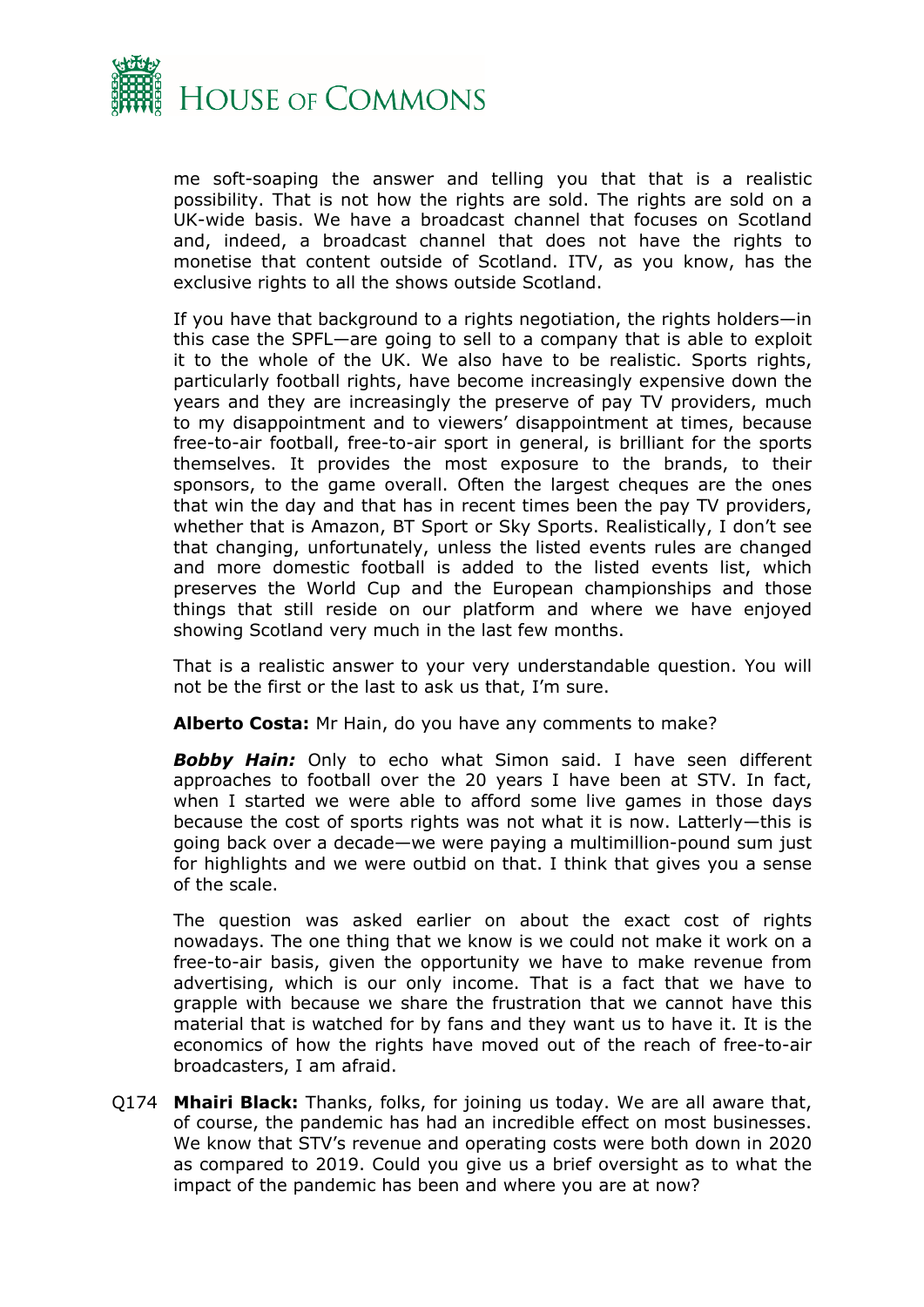

*Simon Pitts:* The first thing to say is that I am very proud of our people and how STV has responded over the last 18 months. The strength of our recovery from the pandemic has already taken us beyond 2019 levels of revenue and profit to the point where we can say we are, hopefully, emerging from the pandemic stronger than ever.

Beyond that, there are just times when the emotional health and resilience of the business are more important than the financial results, and this has very clearly been one of those times. First and foremost, over the last 18 months or so we have needed to be a good business, a responsible business that treats its people and its partners properly and is capable of seeing beyond the narrowness of its own finances. While we did take early steps to protect the business, including raising additional capital from the market at the start of the pandemic to make sure we were prepared for the worst, and cutting out discretionary spending, our board and our management team also took a 25% pay cut for a significant period in 2020 and we scrapped all corporate bonuses for that year. As a result of the steps we took, we have been able to avoid making any redundancies in the business. When we accessed the furlough scheme, we made sure everyone was topped up to 100% of salary, including those on fixed-term contracts. When we realised the worst was hopefully over in terms of the hit on ad revenues last year, we called time on furlough and paid back the  $£1.6$  million we had claimed in full because we thought that was the right thing to do.

As you would hope, I suppose, we have spent much of the last 18 months trying to make sure our people are okay, whether that is through very regular and open communication, or introducing new measures to help people manage their work/life balance better by enforcing, for example, a 90-minute break from Zoom at lunchtimes, strongly encouraging people not to email their colleagues after 7.00 at night, or offering enhanced mental health support for our colleagues because of the challenges of working remotely for such an extended period of time. As a result, I think that culturally and as a company we are emerging stronger than ever.

If I may just add a point about our partners and our communities, the STV Children's Appeal raised a record  $E4.3$  million this year. I am so proud of our news teams, all of them key workers in our eyes, who have worked tirelessly to bring viewers trusted facts and information when they have needed it, in the face of a lot of misinformation about the pandemic online. We have supported our business community, too, by providing free advertising spots through our Local Lifeline initiative to over 100 Scottish SMEs and charities, and by doubling our successful advertising growth fund to  $E20$  million to help Scottish businesses as they recover from the pandemic.

We have touched a little bit on viewing figures. We are emerging stronger as a brand, I think, too, because we have delivered record audiences, and anyone who maybe doubted the enduring power and the relevance of public service broadcasting before the pandemic I hope doesn't any more,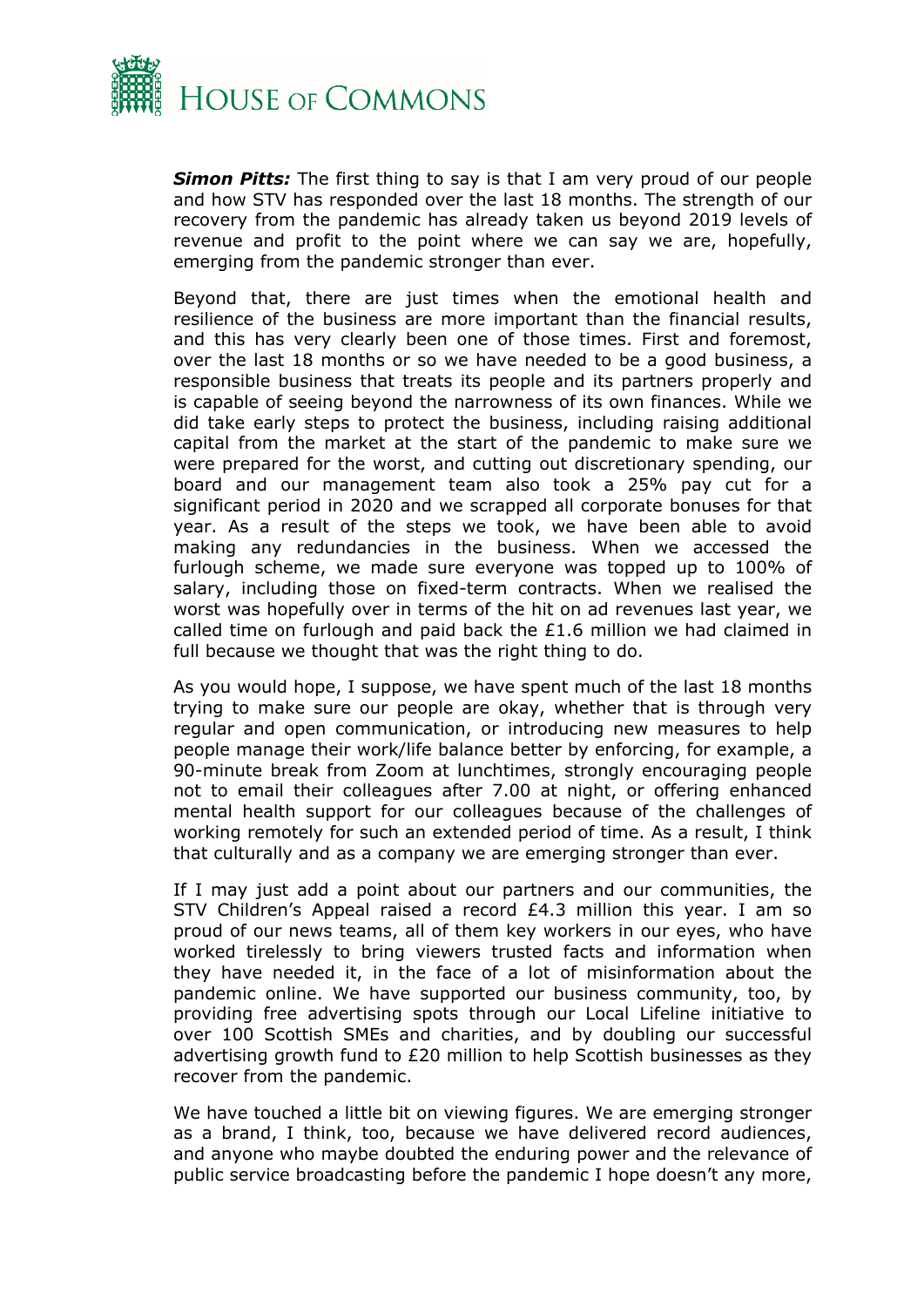

given the role that we and our PSB colleagues have played in getting people through the pandemic, providing vital facts and information but also much-needed entertainment and escapism, too.

All in all, we are in a much better place than maybe we thought we would be six to nine months ago, both commercially and, more importantly, as a business and culturally.

**Mhairi Black:** Excellent, thanks. Bobby, do you have anything to add?

*Bobby Hain:* Only that the performance of the news teams, as Simon has said, has been exemplary. We have been very careful with our staff and contributors too to our programmes as we have had to work obviously within guidelines to make sure that the health and safety of our teams and people who contribute to our programmes has been uppermost in people's minds.

But actually, because of investment in technology and the fact that people are able to operate with their own cameras and laptops and make news, I think they have really gone the extra mile to bring the information and the news and the updates that people have needed day to day. You have seen that in the very strong ratings that news has seen in the last couple of years and it continues to outperform other news services.

It is worth saying that not only is STV "News at Six" often the most watched programme on television in Scotland, the size of our audience in Scotland can be the same size as the audience for "Channel 4 News" across the whole UK. I think that is a remarkable statistic that reflects how important and how valuable people see our "News at Six" as being, because it is the place where they get up-to-date information, and that relies on our team going the extra mile.

Q175 **Mhairi Black:** You mentioned there that you were in a position where you were able to return some of the UK furlough grants. Have you made any connection with the UK Government about doing that? Is that something that has happened already? Where is that at?

*Simon Pitts:* Yes, that has happened already. We announced that we were doing that in the first quarter of this year. We have paid back the full £1.6 million that we claimed under the job retention scheme. That has now been paid back in full.

Q176 **Mhairi Black:** Do you think that the UK Government could have provided anything else, any other kind of support or anything, I suppose, better or more tailored to your needs?

*Simon Pitts:* We have certainly valued the extent of the support that has been available from the Government and also the speed of that, from the furlough scheme to the opportunity to defer VAT payments to the film and TV production Restart scheme. All of those interventions were very important for our industry.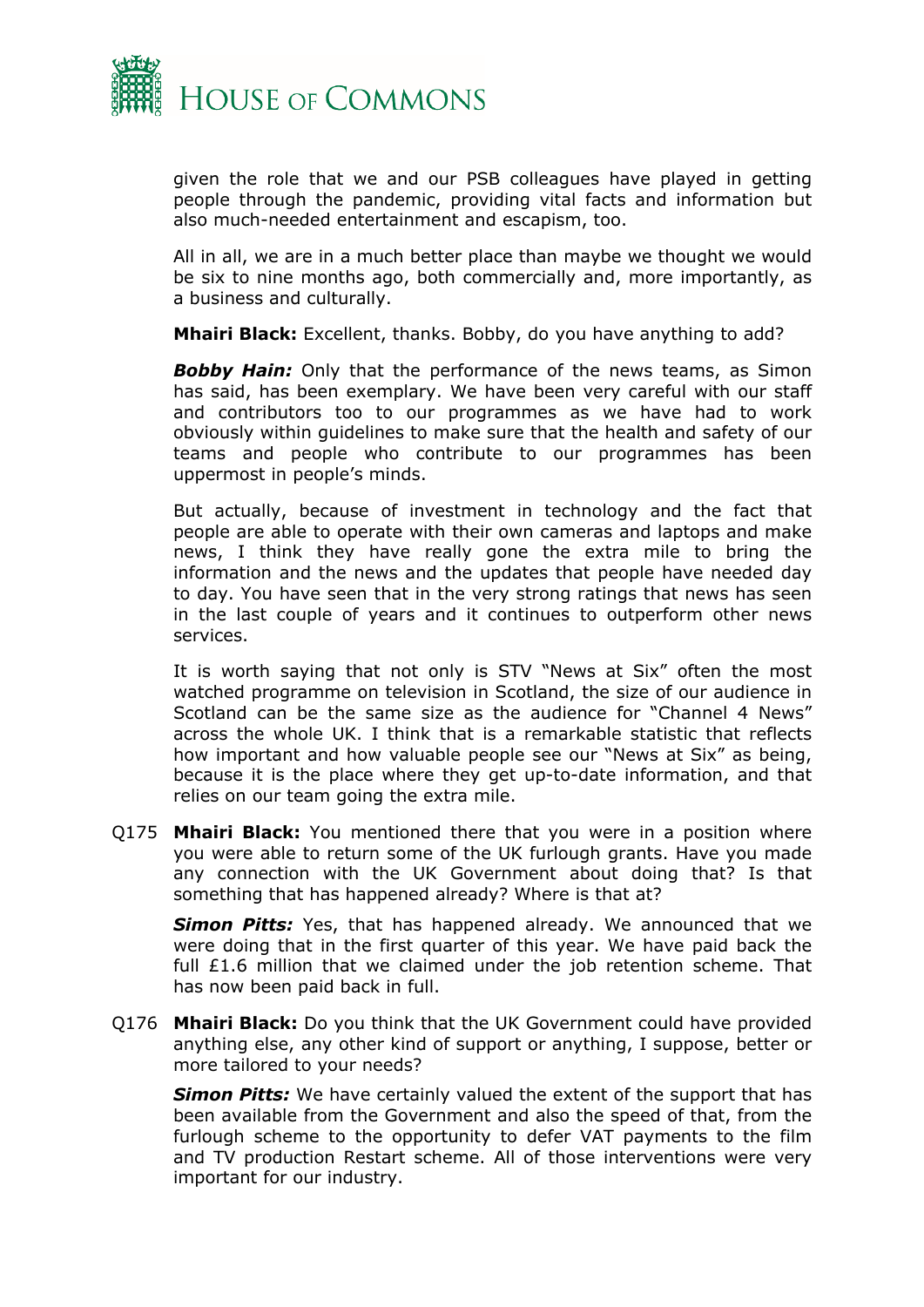

I guess if there was one area that was lacking for our business it was support for some of our freelance colleagues, particularly in our Studios business, who did not qualify for financial support due to their selfemployed status. Of course, these people are absolutely vital to the success of our industry, and with the immediate cessation of production activity that we saw for several months once the pandemic first hit, they had several months of financial hardship, which was extremely difficult for them.

Q177 **Mhairi Black:** Just as a final question, and forgive me if it is slightly daft, to go back to some of the topics we have already discussed and, in particular, football, could you explain in layman's terms how STV can be so financially healthy just now that it can actually give back grants that the UK Government have provided, but it cannot afford Scottish football rights? I am finding it quite hard to pair those two up, so I would be grateful for any kind of explanation.

**Simon Pitts:** I guess the easy answer is that the quantums involved are quite different;  $£1.6$  million of furlough grant might buy you one football match.

**Mhairi Black:** Right, so it is about scale, then?

**Simon Pitts:** It is about the quantum overall; and the ability for us to invest money and, bluntly, get a return on that investment when your audience is the 2 million households in Scotland rather than the 20 million-plus households in the rest of the UK that Sky will be broadcasting its Scottish football rights to, as it is the holder of the rights.

Q178 **Andrew Bowie:** To come in on the back of that question from Mhairi Black, obviously with the final of the US Open, when we saw Emma Raducanu winning in New York, a deal was done by Channel 4 to broadcast Amazon's stream of that final. When there is a very important qualifier, for example, as we saw a couple of weeks ago with Scotland, are there any discussions going on behind the scenes to do a deal with Sky that when it comes to a crunch game its feed would be available on, for example, STV as Sky managed to do for the final of the World Cup One Day International cricket a few years ago? Is that the sort of thing that STV would be open to looking at? Obviously, you cannot buy the entire package, it is just not possible, but when it comes to a crunch game, would that be something that STV would be interested in doing?

*Simon Pitts:* Absolutely. We would be open to having those discussions, and those discussions have taken place in the past and have not led to us showing those games. Those are deals that need to work for both parties. What was quite noteworthy with, first of all, the cricket and then the US Open tennis was that in return there was a substantial amount of exposure that was given on Channel 4 to Amazon. There were no ads. It was a four-hour promotional window for Amazon Prime. The deal has to work both ways, for both the streamer and the broadcaster. We are very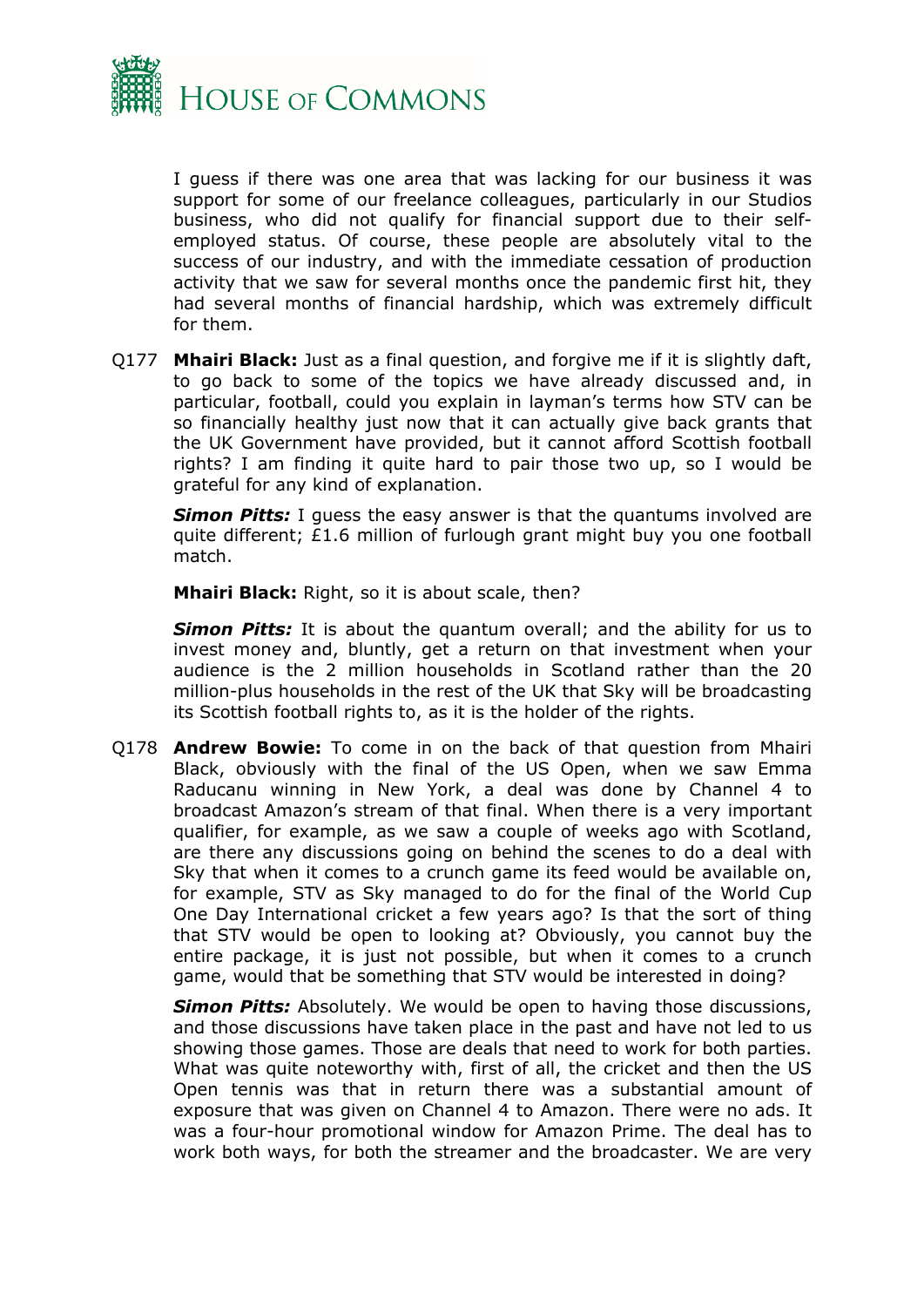

open to having those discussions with the holders of the rights for crunch games, absolutely.

Q179 **Douglas Ross:** I want to start off on areas where I agree with what I have heard so far, before I come on to my areas of disagreement. Mr Hain is absolutely right that the questions from the Chair and Alberto Costa were not the last time you would hear about football, and we have heard that from Mhairi Black and Andrew Bowie. I want to come on to that in a moment. I think it may not have come through on the broadcast that when you praised Kathryn Samson there was unanimous agreement from all the parties in this Committee for her efforts on behalf of STV down here, and I know the same would be said for Colin Mackay and Alison McCallum in Scotland. I think it says something about your journalists and your political editors that whether you are on the right side or the wrong side of their stories, they are respected by all the parties here, certainly within the House of Commons.

Now on to the areas where I disagree. Mr Pitts, I have just listened to your answer to Mr Bowie. Tell me which of the previous matches you have bid for Scotland. You have just told us that you would consider doing it. The men's team is the most successful men's team since 1998, the senior men's team qualifying for a first major title since 1998. Its record win against Moldova was the best since 2007. You must have then presumably bid for some of these games?

*Simon Pitts:* I didn't say that we had bid for those games, I said that we would be open to conversations with the right—

**Douglas Ross:** But you have not been open to that during this successful run, then?

**Simon Pitts:** Absolutely we have been open to those conversations.

Q180 **Douglas Ross:** So which ones did you bid for?

*Simon Pitts:* Mr Ross, these are rights that are owned by other pay TV operators. They are owned by Sky and they are owned by BT. If they are open to the conversations, we are more than happy to have them. We have wide-ranging relationships with Sky, less so with BT but certainly with Sky. So occasionally, it will come up whether we can share rights. We have not managed to reach an agreement on sharing rights, even for important games.

Q181 **Douglas Ross:** I understand that because I have seen they have not been on STV, but tell me the ones that you have tried to get. You have said to Mr Bowie in evidence to this Committee that you would be open to that, so presumably, in this successful run with Stevie Clarke and his team, you have asked for some of the games for STV?

*Simon Pitts:* We have had discussions about whether, for games involving the Scottish team in the run-up to potential qualification for the Euros and the playoffs, that might be possible, but those discussions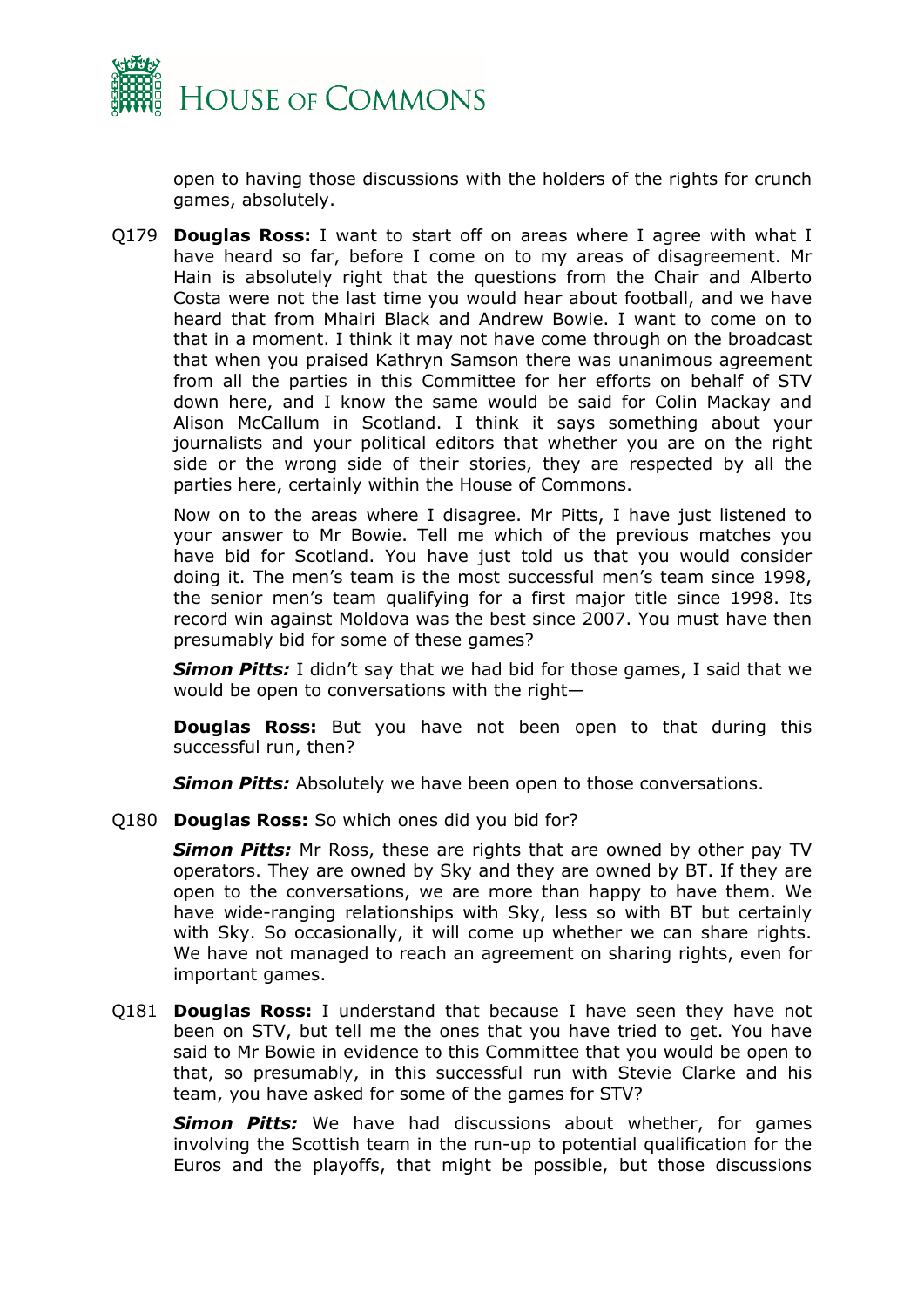

have not gone very far, to be honest, because they are rights that are owned—

**Douglas Ross:** To the Moldova match, for example—

**Simon Pitts:** They are rights that are owned by someone else.

Q182 **Douglas Ross:** Yes, but the Moldova match, for example, when many people in Scotland watched the England-Albania match later on in the evening on ITV, you, I presume, given the answers that you have given to this Committee, at some point you asked for the rights to the Moldova game, because that was the big one. If we won in Moldova, as we did, we are then into the playoffs. Hopefully, we get a good result tonight and we are seeded for those playoffs, but that was a big match for people in Scotland. That came up: I was at a constituency event on Saturday and the first thing someone came over to speak to me about was the fact that the England game was on but not Scotland. Are you telling me you did or did not seek some conversations about getting that game on TV?

*Simon Pitts:* We didn't have specific conversations about the Moldova game, and we didn't because our previous conversations about other, arguably more crunch, Scotland games, including the playoffs, hadn't borne fruit. So no, we didn't; but just to remind you, these are rights that are not owned by STV. They are not being auctioned by the SPFL or by any of the rights owners—

Q183 **Douglas Ross:** Mr Pitts, can I just correct you because it does disappoint me, given the serious issue that we are raising, that you cannot even get the organisation right. The SPFL do not give out the rights for international matches; it is the SFA.

*Simon Pitts:* The SFA and the SPFL, with whom we have had discussions, and also Sky, who are the rights owner. So, no—I have answered the question—we have not had a conversation about the Moldova game. We have had conversations in the past. These are not rights that are being auctioned by the SFA; they have already been auctioned and they have already been won and allocated.

Q184 **Douglas Ross:** But these companies, Sky or anyone else, are not going to pick up the phone to you to say, "Do you fancy sharing the rights to the Moldova game?" You need to be proactive, and it sounds like you are not. What I have heard from both yourself and Mr Hain today is pretty much shutting the door on all the concerns that we are getting from constituents in every part of Scotland who want to see these matches on STV but are not getting it. Basically, we have heard nothing from you today that would give us any reassurance that you would look into that in the future.

*Simon Pitts:* We would love to show these games, Mr Ross. We would, and we have had conversations with the rights owners in the past. They haven't borne fruit. We wouldn't rule out having conversations of that nature in the future. I am quite sure we will, given the good relationship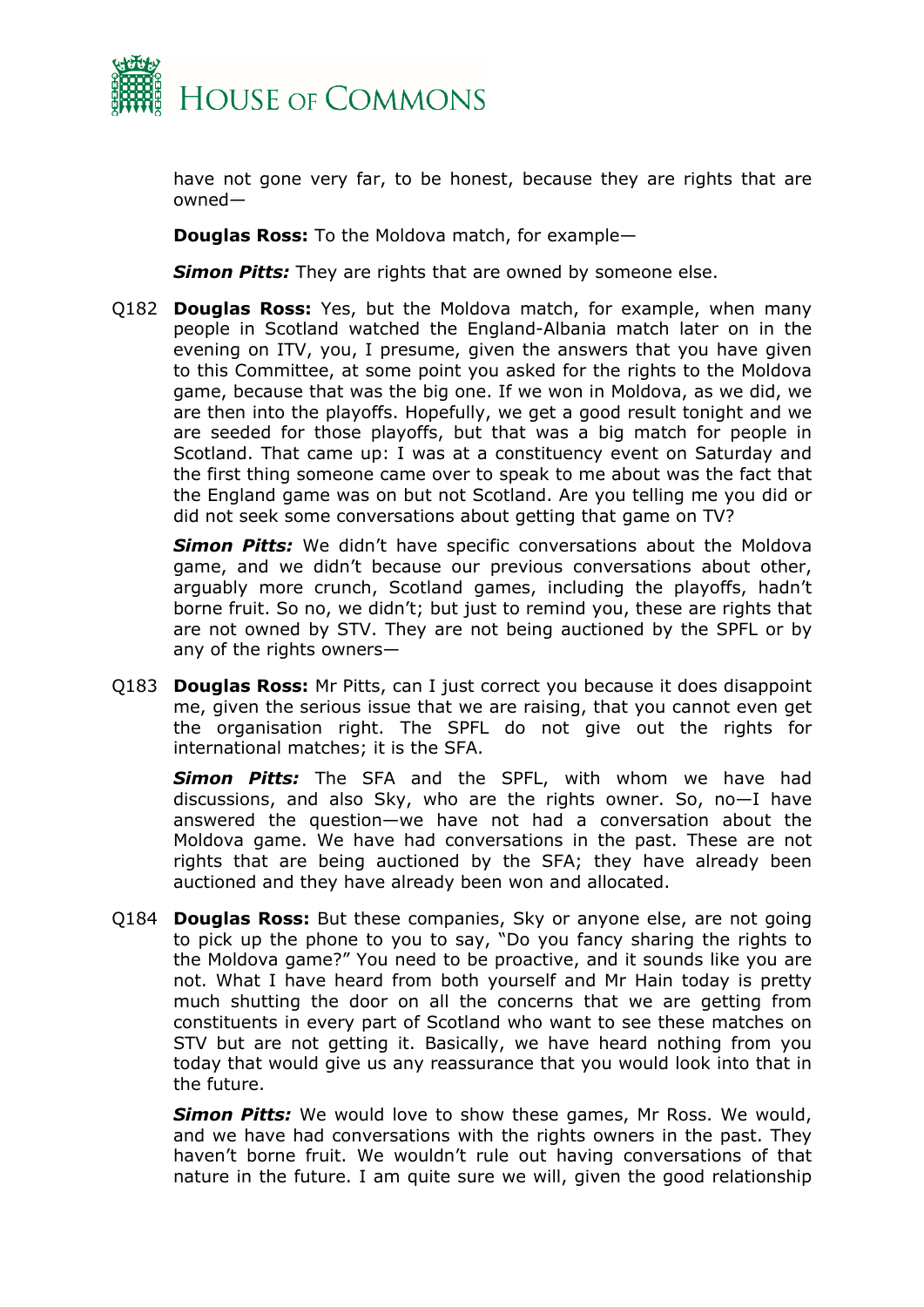

we have with platforms like Sky. But these are rights that are owned by Sky for a defined period. They spend a lot of money on the rights, and it is precisely the crunch games that you have been describing that are the ones that give them the return on the investment they make. It is not, in my mind, that realistic to expect that suddenly a pay TV operator that has spent millions of pounds building up its rights to the culmination of Scotland potentially qualifying for a major tournament will then be open to sharing those rights.

**Douglas Ross:** Would you keep trying?

*Simon Pitts:* Absolutely. We have a good relationship with Sky and others and we will keep trying, but there are no guarantees. We are just trying to be realistic with you.

Q185 **Douglas Ross:** Will you give a commitment to this Committee that you will seek to get the playoff game? Scotland are now in a playoff. Whether it is seeded or unseeded, they are going to be in a playoff for the World Cup in Qatar. That is the first time we will have got to a World Cup, if that is a successful game, since 1998. Will you give a commitment now to at least make that offer to Sky to get that on STV?

**Simon Pitts:** We are very excited at the prospect of Scotland qualifying again for a major—

**Douglas Ross:** Sorry; yes or no, Mr Pitts?

*Simon Pitts:* I was just coming on to that. We will have a conversation with Sky, absolutely.

**Douglas Ross:** You will make that commitment?

*Simon Pitts:* I cannot give you any sort of guarantee that we will get the rights. We will have a conversation, just as we do most weeks with Sky about one issue or another.

Q186 **Douglas Ross:** I am sure the Committee will be very grateful if your efforts are successful.

Can I come on to a second issue? My mother was born in Monymusk, my dad in Strath Oykel. I was born at Aberdeen Royal Infirmary and I have lived in Moray my whole life. Do you think that makes me Scottish?

*Simon Pitts:* Who are you asking?

**Douglas Ross:** Well, either of you. You don't seem too keen to answer.

*Bobby Hain:* I would say so.

**Douglas Ross:** Mr Pitts?

*Simon Pitts:* Is this a trick question? I would say so, yes.

**Douglas Ross:** This is not a trick question.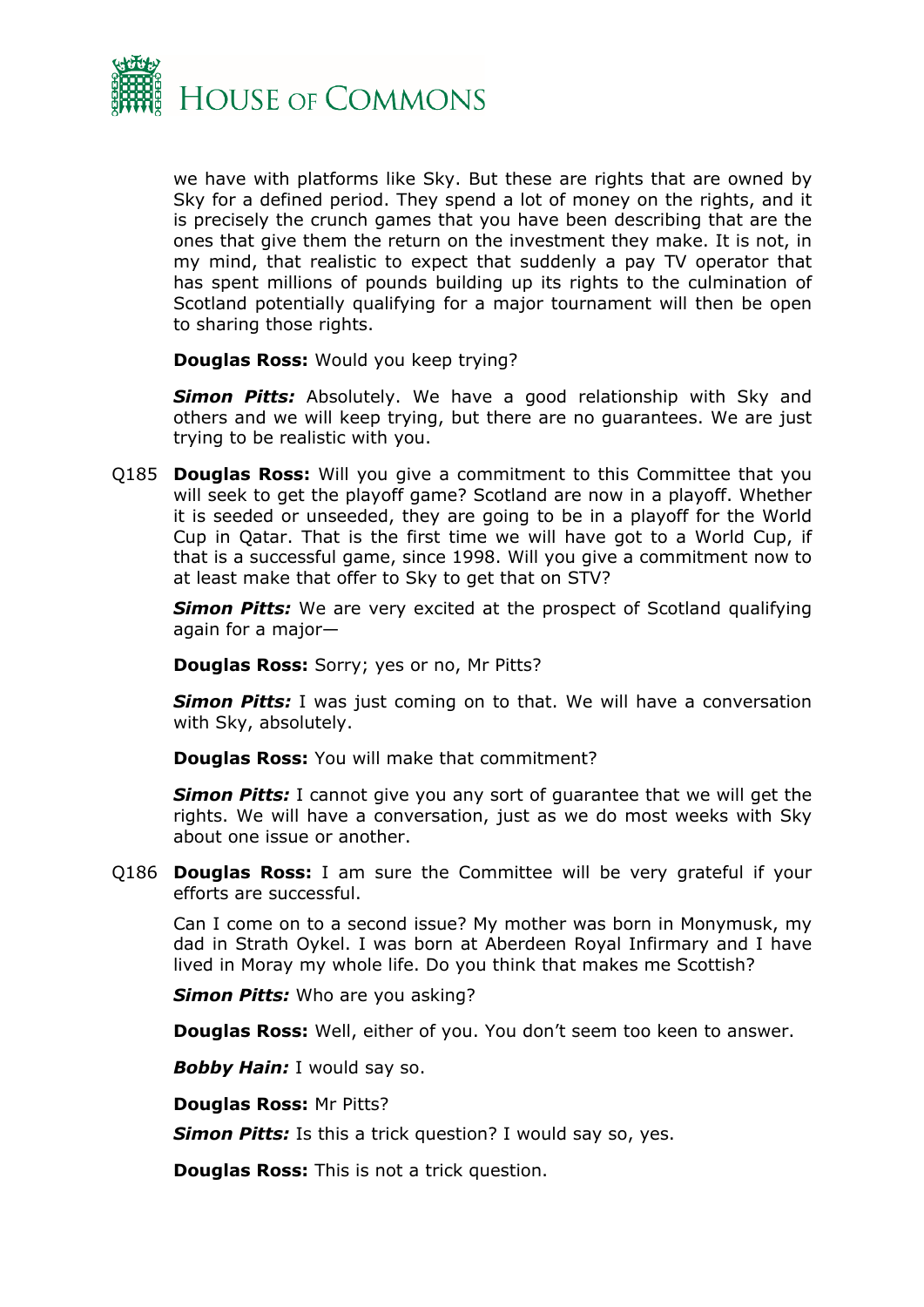

*Simon Pitts:* You sound Scottish to me.

Q187 **Douglas Ross:** Okay. Do you agree with all the content that STV has put out? You are the chief executive, so effectively everything that STV has put out is with your authorisation and agreement?

*Simon Pitts:* All of the content that we put out has been cleared by the Ofcom broadcast code. We have various obligations that come from that code around programming, impartiality, etc., etc., so it will have been policed and regulated by Ofcom.

Q188 **Douglas Ross:** Given my own background, and I lead the Scottish Conservatives, do you think it was right that Bernard Ponsonby issued an article asking "how Scottish are the Scottish Tories"?

*Bobby Hain:* I certainly think that Bernard is one of the long-time political—

**Douglas Ross:** We can come on to Bernard and his own time at STV, but it is a simple question: is it right for Bernard Ponsonby, on the platform of STV, to question how Scottish are the Scottish Tories—yes or no? *[Interruption.]* Sorry, Mr Hain: yes or no?

*Bobby Hain:* If I can just describe the context here—

**Douglas Ross:** We can come on to that in a moment because I am very keen to hear your description of the context. I have read the content. Do you think it is right for Bernard Ponsonby, on your platforms, to question how Scottish I am or how Scottish any of my colleagues are?

**Bobby Hain:** I think that we stand by Bernard's right to work within the broadcast code, which we apply online, and in that sense I stand by the editorial decision to run that, yes.

Q189 **Douglas Ross:** You agree it is right to question how Scottish I am?

*Bobby Hain:* I think that our job as a media is to ask all kinds of questions, and we rely on Bernard and the senior team to frame and discuss those questions, indeed.

Q190 **Douglas Ross:** What is the result of that discussion? Therefore, you or someone at STV does not think I am particularly Scottish, or my colleagues are particularly Scottish, or that it matters if they are Scottish or not? Is it a concern to you, then, that Dr Sandesh Gulhane is not Scottish but is a Scottish Conservative MSP at Holyrood?

*Bobby Hain:* I come back to this point, which is that STV does not itself editorialise and we—

**Douglas Ross:** Sorry, no, no, no, don't go down that route because you previously said about two or three minutes ago that you were content with everything that had been published both online and by STV.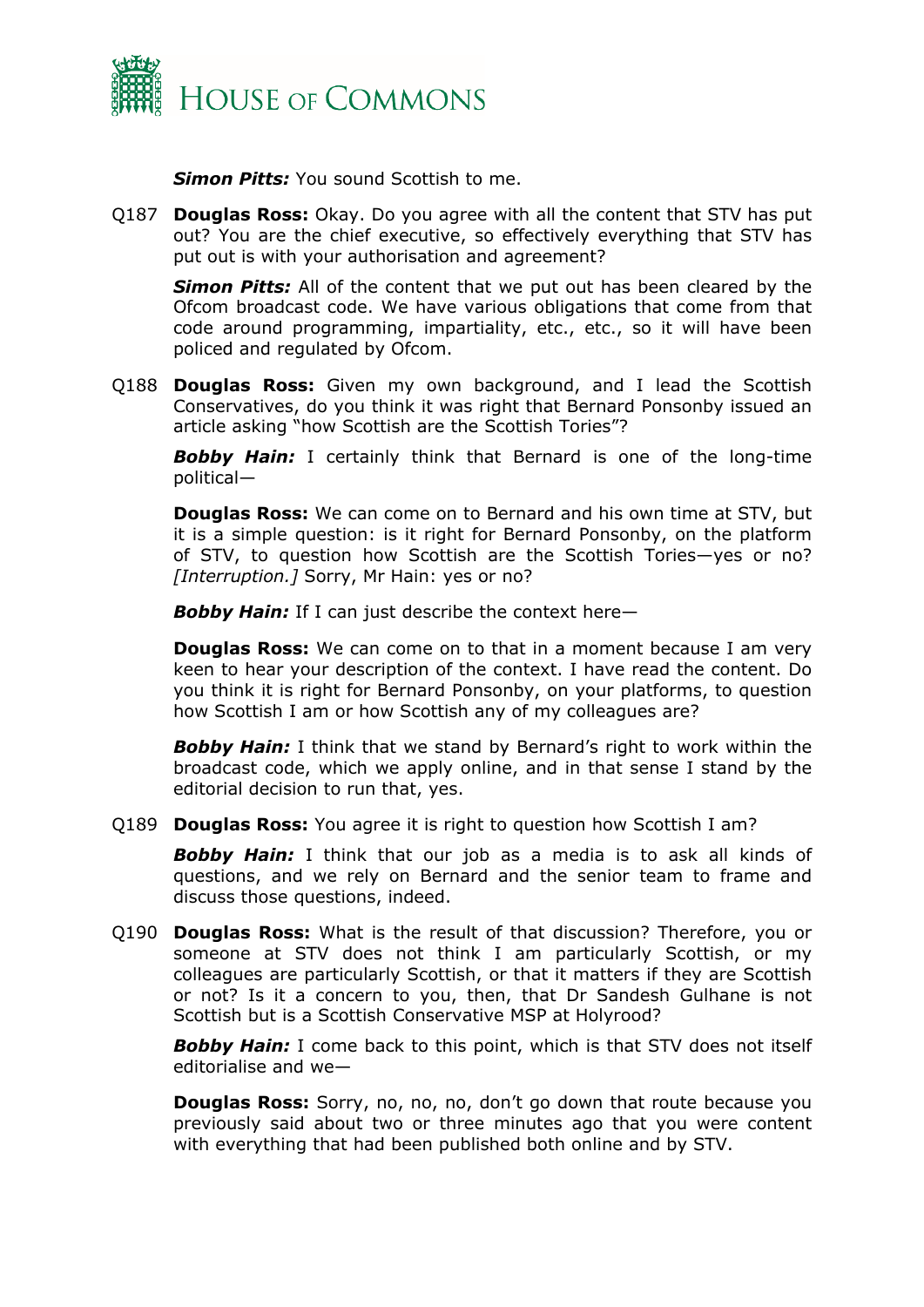

*Bobby Hain:* Indeed, and the reason that we are content is because in our view our sense is that we have overall a balanced output that works within the confines of the Ofcom code, where we are entitled to host and debate arguments. If people feel that there is an issue, there is a recourse open to them to complain or, indeed, to take their complaint to Ofcom if they feel that they have been unfairly treated or there is something inappropriate about either the framing or the content of individual pieces.

Q191 **Douglas Ross:** But you are happy with that. Mr Pitts, you are happy? For example, my colleague in the north-east of Scotland, Tess White, comes from England. Is she subject to that headline—"how Scottish are the Scottish Tories"—and is that acceptable?

*Simon Pitts:* The good thing about our regulated media in this country is that if you don't agree with something on there and you think that we have transgressed the broadcasting code, then you can complain.

Q192 **Douglas Ross:** I understand that, but I am asking you in a Committee just now: do you think that is a suitable thing to be saying to me, who is passionately Scottish, or some of my colleagues who are not Scottish that this is something for your very experienced journalist of many, many years of service to STV to be using as an article, which, by the way, he did not even bother to speak to me about? He mentions me a lot in that article but he did not even think it was particularly important to speak to me, as leader of the party that is criticised in that way.

*Simon Pitts:* As Bobby says, our journalists take editorial decisions every day. They do so with the full weight of the Ofcom broadcast code in the back of their minds. I am sure that was the case in this instance. We back them to make those judgments. It is not our job to second-guess every single thing that is written or spoken about, but if you do have a concern and a complaint that you want to make, you should feel free to make it to Ofcom. It will be fully investigated.

Q193 **Douglas Ross:** I feel free to use my opportunity at this Committee to ask questions of both of you. So, since you have failed to do it after repeated attempts, will you just confirm, is it acceptable to be asking how Scottish the Scottish Conservatives are—yes or no? Mr Pitts?

*Simon Pitts:* We stand by what has been—

**Douglas Ross:** Sorry, Mr Pitts: yes or no? Are you refusing to answer the question?

*Simon Pitts:* No, I am not refusing; I am giving you the answer I am giving you, which is that we stand by the editorial decisions that are made by our team.

**Douglas Ross:** That is a yes?

*Simon Pitts:* It is what I just said.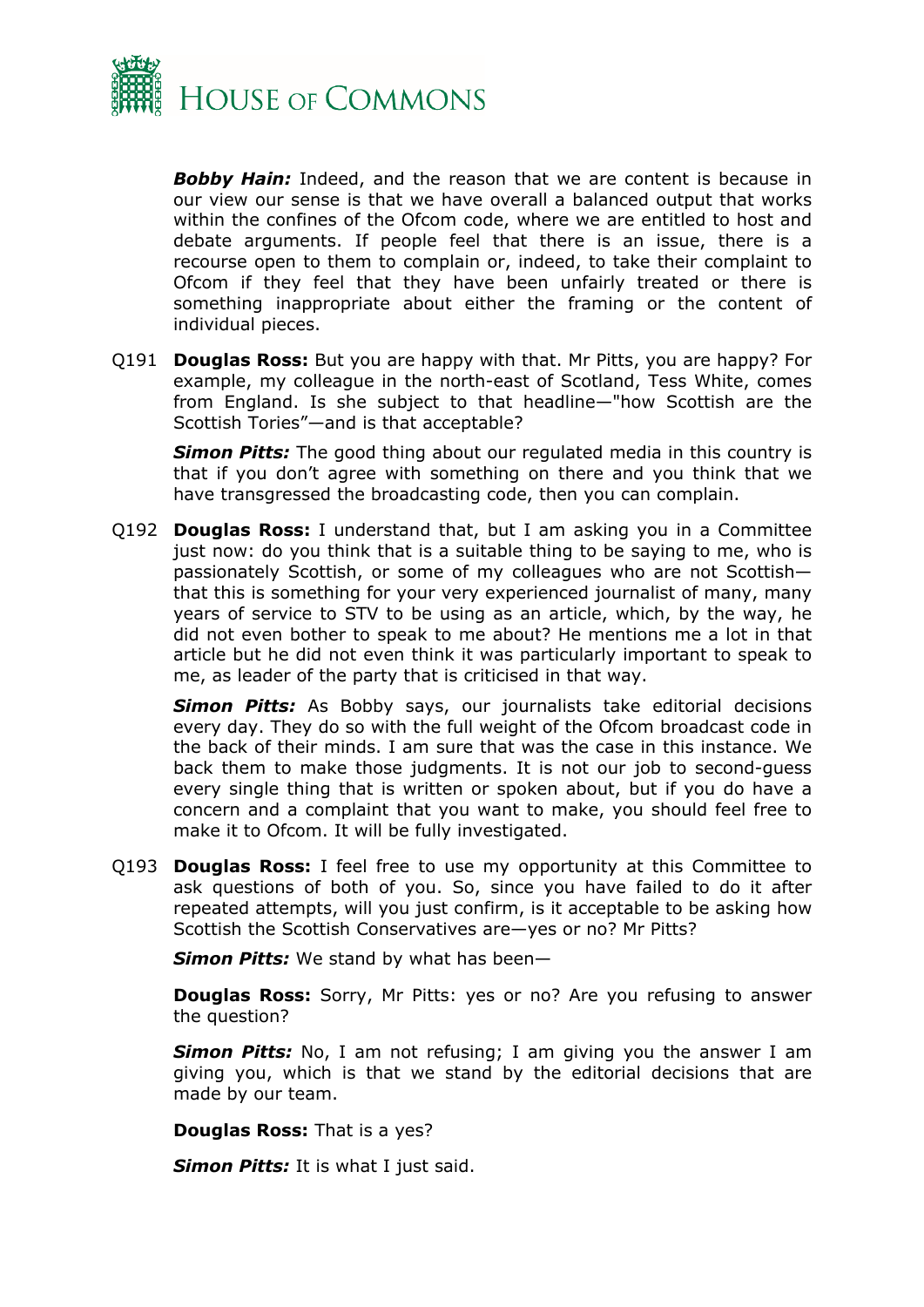

## **Douglas Ross:** Mr Hain?

*Bobby Hain:* Likewise. We don't make the editorial choices for our team. That rightly sits in the hands of our journalists and it is for them to work within the code, and in that they have our support.

### **Douglas Ross:** Thank you.

Q194 **Sally-Ann Hart:** I am just going to ask some questions about your viewership. Looking at our briefing here, spend on non-network first-run UK-originated content for Scotland is decreasing, and due to the pandemic Scottish Television's revenue and operating profits were down in 2020 compared to 2019. How does that correlate to the viewership increases? You have viewership increases of a broadcast audience that grew by 14% in 2020, STV now reaches 80% of Scottish adults every month, and you have your highest viewer share in 12 years, at 19.2%. Your viewership has increased. How does that correlate with the spend decreasing and your revenue and operating profits being down?

*Simon Pitts:* The simple answer to that is the pandemic, I am afraid. Normally, what you have seen, in fact, throughout the history of commercial TV, is that revenue follows audience. If you get strong viewing, you can normally sell more advertising around it and you are more successful as a result. But for virtually the first time ever in the history of commercial TV, that connection between viewership and advertising has been broken, or was temporarily broken during the pandemic, because there were lots of people watching at home, a captive audience, especially during the successive lockdowns, but at the start of lockdowns in particular, there were fewer advertisers who wanted to advertise. You may well have noticed it yourself when you were watching—there were fewer ads. There was certainly less of a range of ads. That was because, like every other company across the globe, our advertisers were trying to get their own house in order, were concerned about sales, were concerned about whether they should be spending or not on marketing their business.

That is why there is this strange set of figures for 2020, showing viewing going sky high and advertising, and therefore profits, suppressed; but that is the same equation across most of the economy. The good news there is that the connection between viewing and advertising has been restored. TV advertising has proved very resilient off the back of the pandemic and that is because it is, in our view, the best way of building a brand, the most trusted way of building a brand, and that is what businesses and brands and advertisers need right now—the ability to rebuild their brands and their businesses. We can help them with that. That is why, during the pandemic, we doubled the size of our advertising growth fund in Scotland to £20 million. Since we launched that fund, we have done nearly 700 deals with Scottish small and medium-sized enterprises, many of which had not advertised on television before and nearly 300 of which are brand-new advertisers. We needed to make sure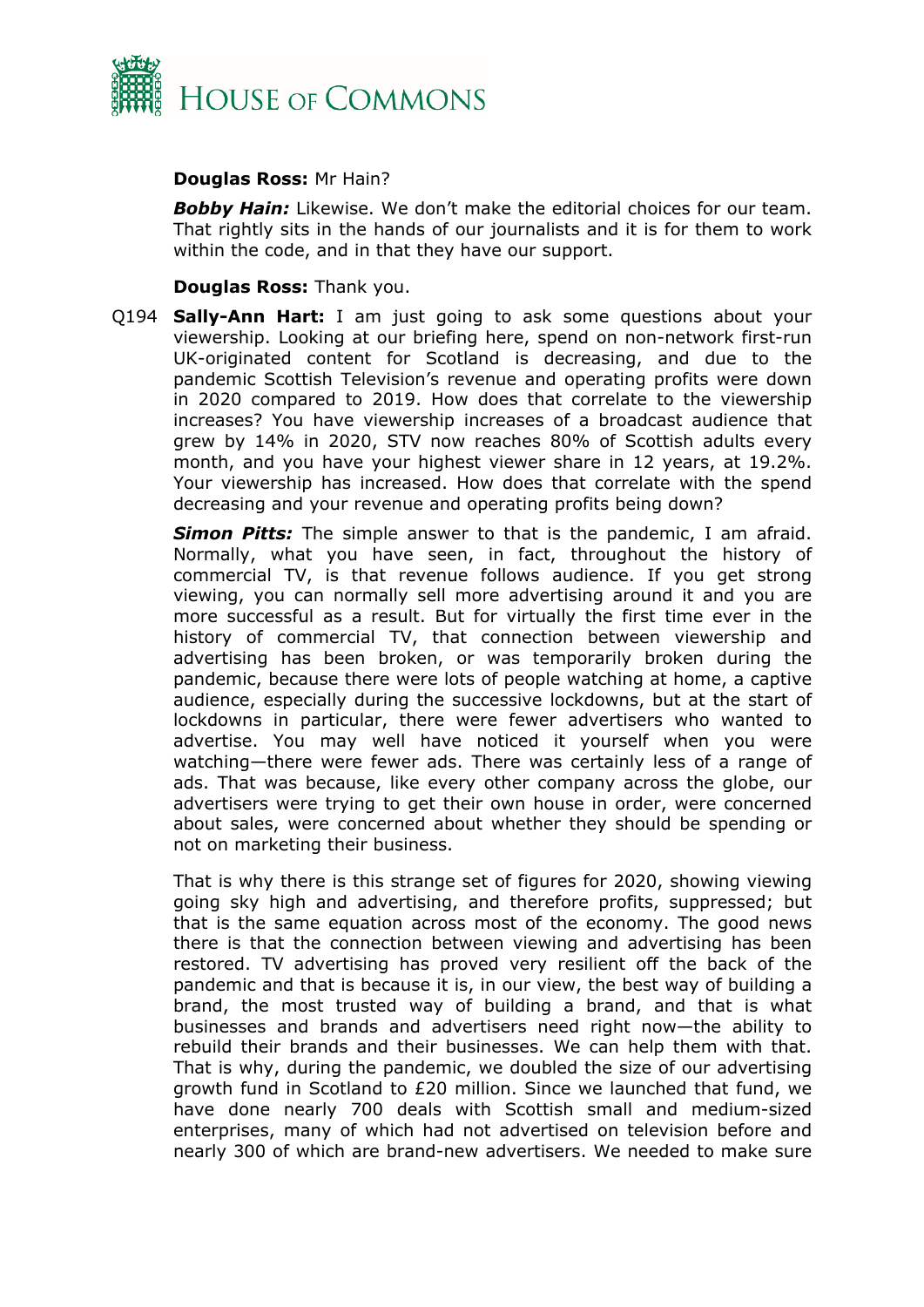

that TV advertising was accessible and affordable to help do our part in driving the recovery of the Scottish economy.

**Sally-Ann Hart:** Mr Hain, do you have anything to add?

*Bobby Hain:* The reduction in programming investment, which I think is an Ofcom number, includes the cost of ITV Border's commitments as well, so it is not exactly what STV spends, but we obviously have a larger part of that and drive the trend. We do think that the investment in 2021, just for reference, will return to the 2019 levels. The 2020 costs that you see in the Ofcom report are depressed, if you like, by fewer programmes having been made through Covid.

Q195 **Sally-Ann Hart:** Do you know why your viewership has increased? Do you know the reasons? Obviously people were at home during the pandemic, but that goes for other TV channels too.

*Simon Pitts:* It does. It is a good question. You are right. Our audiences have been record-breaking in the last 18 months or so and the good news there, for us at least, is that it is not just the lockdown effect because they remained high across the whole of the last year, in and out of lockdown, and also for the first half of this year. In the first half of this year, we delivered six consecutive years of viewing-share growth. Our all-time viewing share was up at nearly 21%, the highest growth of any of the UK's 500-plus TV channels. We were Scotland's most popular peaktime TV channel before the pandemic, too, so this has been us consolidating our position over lockdown.

We have talked about STV news. That is the jewel in our regional crown. It is watched by over half of the Scottish population each month across all the STV bulletins. We have the most-watched news programme, audiences at a 19-year high, for STV "News at Six". That is down to our journalists. It is also down to the £5 million investment in news technology. That has helped as well. It has helped our teams to become more mobile and developed our studios into end-to-end HD-ready studios.

We think the key to the success of news, at least, has been our tone of voice. We are the most comprehensive source of Scottish news but it is also done with warmth and a real sense of community and focuses on the people behind the stories and that is what marks us out, we think, from the competition. More broadly, through the rest of the schedule, it is down to the strength of the programming, whether that is the strong network material that we have invested in, like producing our own coverage of the Scotland games during the Euros, for example, or it's entertainment shows like "Ant & Dec", when we needed them most, as a nation, during lockdown, or it's big dramas, such as "Des", "The Pembrokeshire Murders" and "Unforgotten". What has also been encouraging is that we have managed to extend that strength of performance to the online platform as well, with our streaming service up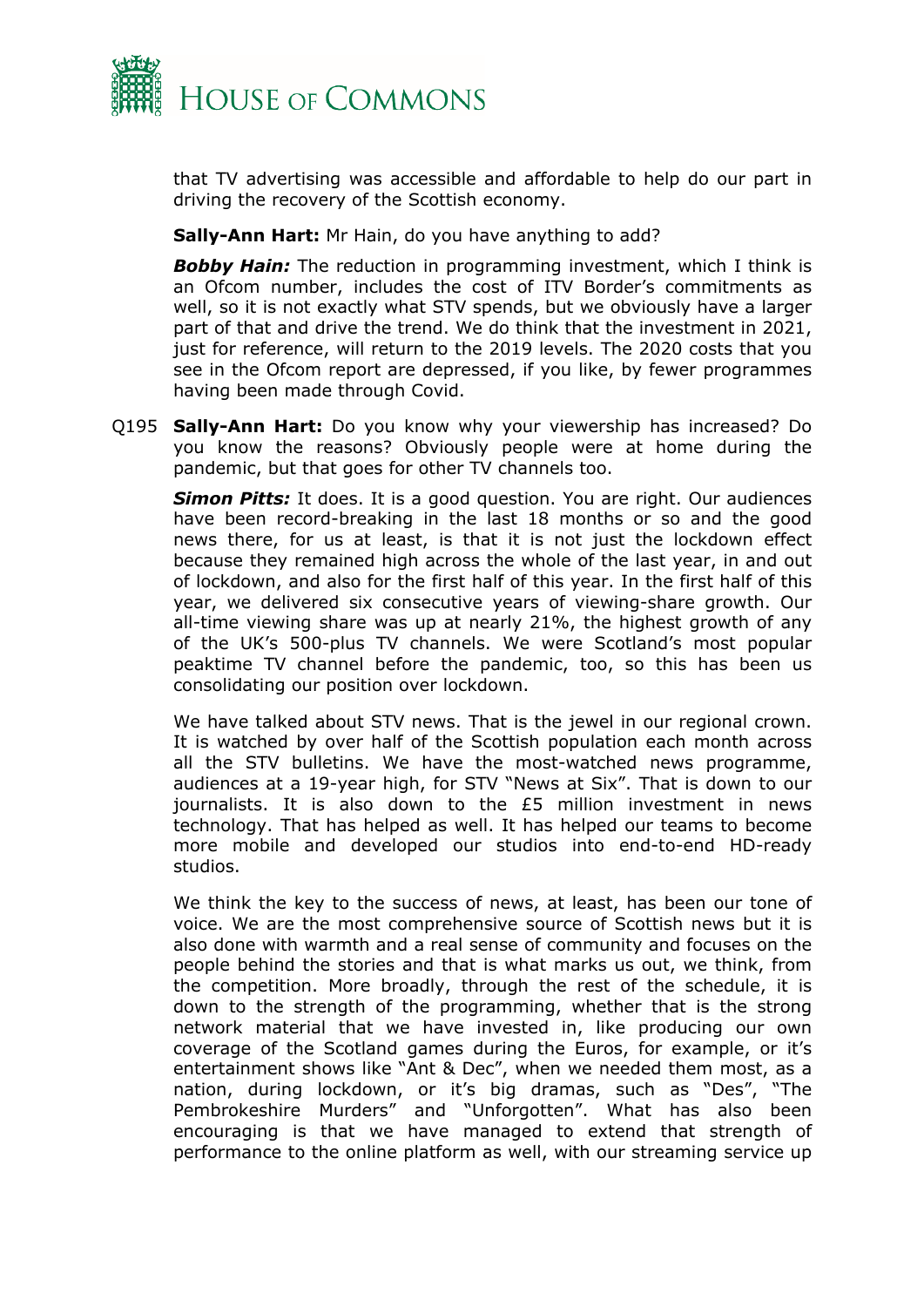

66% at the half-year. We have upwards of 100 different drama box sets available to our 4 million registered users of the Player as well.

Q196 **Sally-Ann Hart:** You say that your streaming services are up 66%. Are you finding a lot of competition from other streaming services? We have some streaming giants such as Netflix and Amazon. Given STV's recent increases in viewership and streaming services, do you think those levels are sustainable? Will they remain up there?

*Simon Pitts:* We think they are sustainable. We have just launched STV Player across the whole of the UK for the first time, opening up our audience, which is positive and exciting. We now have 3,000 hours of Player-only content on our platform, so the content that doesn't just come through the ITV relationship and gives viewers something else to engage in, particularly around drama. Of course, however fast the streaming platforms are growing—and they are growing quickly—it is worth occasionally just reminding ourselves of the prominent place that terrestrial broadcasters still have in people's daily lives.

In Scotland, STV actually occupied eight of the top 10 slots of the top 20 most-viewed TV shows last year, including from the likes of Netflix, Amazon and Disney+. Netflix only appeared first of all down at No. 13 and then at No. 18 with "Tiger King", I think. In terms of competition with the streamers, looking at the average video advertising day, not just video consumption but video advertising consumption, broadcast TV still accounts for over 90% of the video ads seen each day by the average viewer. Even for 16 to 34s, it is 77% of the ads they see each day. So TV is highly relevant and effective. And it is worth saying, Netflix is great but it is mostly US content and you have to pay for it, and not everyone wants to do that. In contrast, we are offering something different both on our TV channel and through STV Player, with a real focus on homegrown UK original content and all of it is available for free. We think we can coexist with the big streamers too because we are doing something a little bit different.

**Sally-Ann Hart:** Mr Hain, do you have anything to add?

**Bobby Hain:** Just to reinforce the importance of public service broadcast credentials that come through, and that the sense of original content that reflects the society that you are producing for and the audiences that you serve is crucial—that comes across loud and clear in the news ratings, which have driven our increase over the network and our increases year on year—and the importance of the escapism of dramas and entertainment shows. It was great to have "Catchphrase", for example, as the first entertainment show back into production when the Covid protocols allowed.

Q197 **Sally-Ann Hart:** Do you think that the local aspect, the local content, the UK content, is the reason why STV Player is proving to be so popular not just in Scotland but across the UK?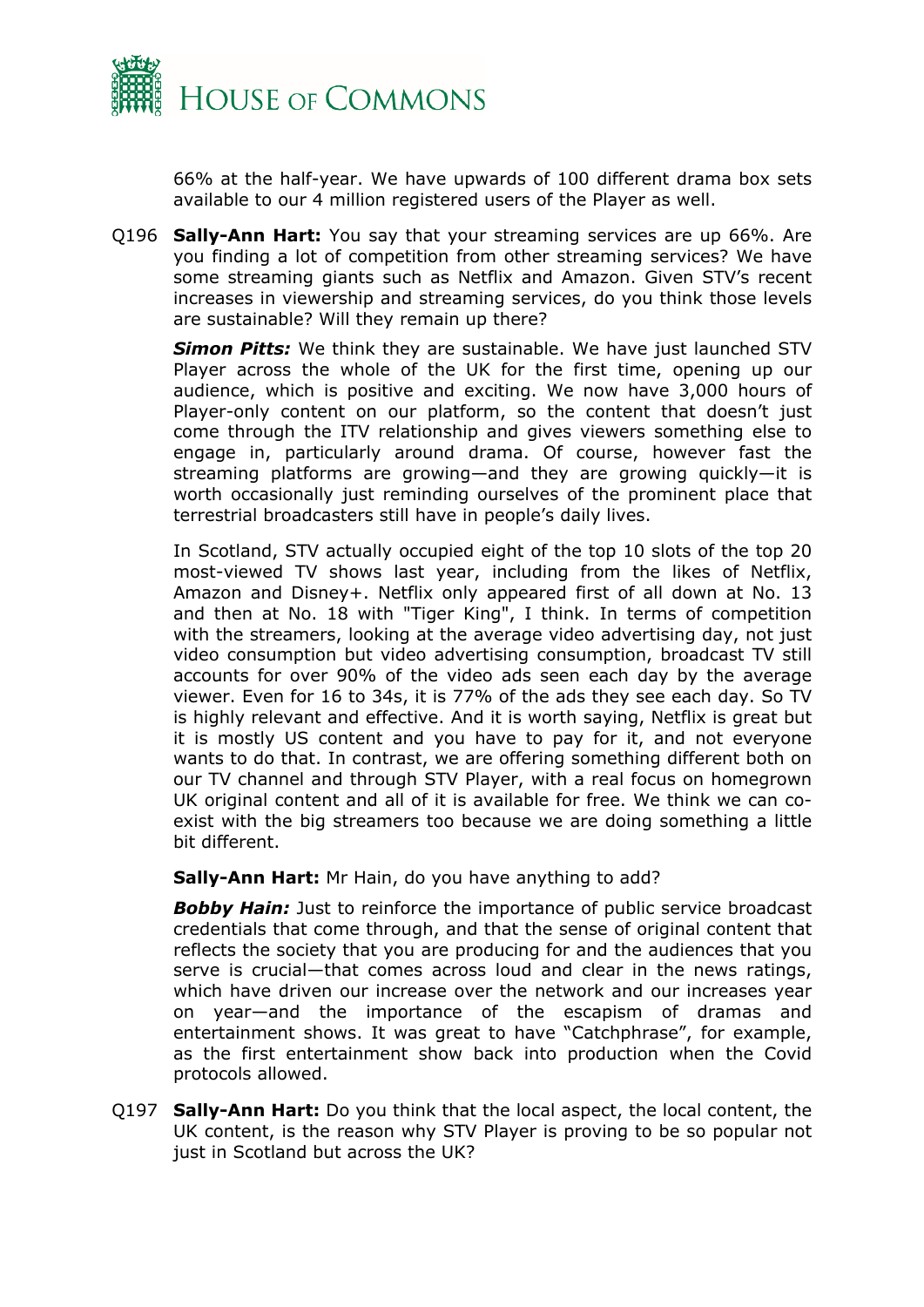

*Simon Pitts:* It is certainly one of the factors. It is definitely one of the factors in Scotland. We don't have all the Channel 3 shows in England so we have to rely on our Player-only content outside of Scotland. But, yes, I think the fact that we are focused on the UK, and Scotland in particular, is a big driver of our viewership and a big differentiator. Another differentiator is that we are free at the point of use and not everyone has the desire or the means to pay for television. We have seen that throughout the last 50, 60 years. Look at Freeview, for example. It is the fastest-growing TV platform out there in 11.5 million homes and you don't have to pay for it; there is a reason for that. There is a market, a very strong market, for free-to-air high-quality terrestrial television, and carrying that into the streaming space with STV Player and the other PSB players is a key part of our plan for the future.

Q198 **Chair:** Can I ask about the decline of non-news and non-current affairs output? I have a graph in front of me. You are probably familiar with it. It shows a decrease from 1,160 hours in 2014 to 379 hours in 2020. How has that been allowed to happen? What is going on with that?

*Bobby Hain:* May I unpack those numbers slightly? Most of those numbers actually refer to through-the-night content. They are not hours of traditional programmes. We talked earlier on about the licence commitments for STV to make programmes every week, which is four hours of news and one and a half hours of non-news. That is 78 hours in total of non-news across a year, and that has not changed. One thing that has happened in the last year is that Ofcom has changed the classification, so each of those thousands of hours, which are only static slides with music underneath as a sustaining service through the night, counts towards the total but that does not have any bearing on the highquality material that we make as traditional half-hour and hour-long programmes that you will see in the schedule—around "Coronation Street", "Emmerdale" and so on. They are different kinds of things. If we run, for example, teleshopping overnight, which we are entitled to do under our licences, it does not show up as any of those hours, so that explains why those fluctuations seem quite high.

Q199 **Chair:** So is it an accounting error? Is that what is going on here? It does not look good when I am looking at this graph just now. Surely you will want to try to address that to ensure it is properly reflective of your output. It looks pretty awful. If it is just a matter of showing the test card whatever, I think that is something that you would want to put right, isn't it?

**Simon Pitts:** It is up to Ofcom to make sure that they count every hour that is appropriate. On a technical point, because our schedule includes obligations for independent production, subtitles, which are based on the number of qualifying hours, although these are not traditional television hours, they do technically increase the amount of content that we have as subtitled content or visually-signed content because it is driven off a percentage of the total. In that sense, having a high total is not a bad thing but it is important to understand that these are not real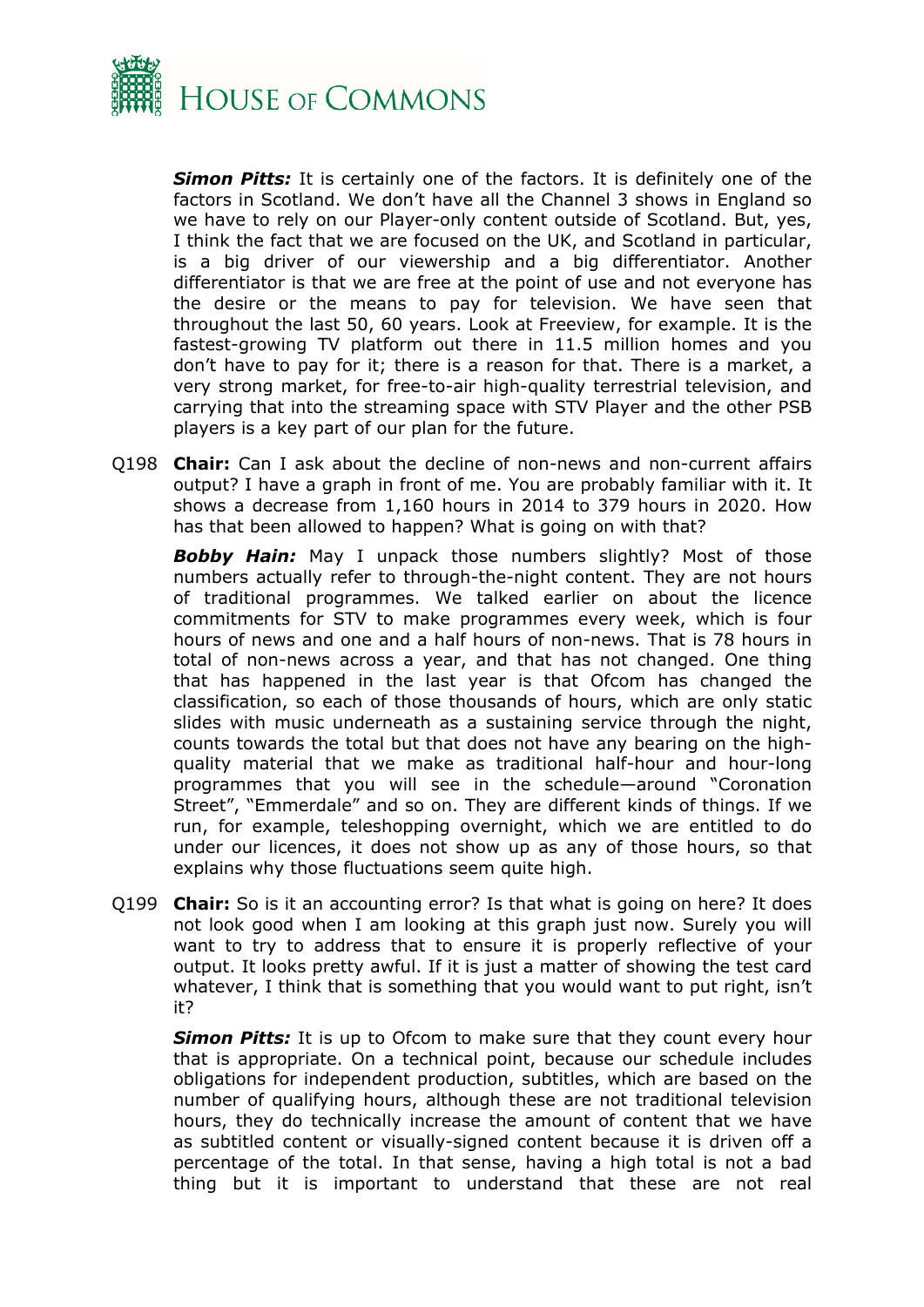

programmes, in the sense that you would recognise a half-hour programme such as "Don't Waste Scotland" or "What's on Scotland?" some of our peaktime pieces, even "Scotland Tonight". This is a different kind of programming that is included in the Ofcom numbers, I think for completeness.

Q200 **Chair:** Looking at all these numbers, not just the non-news and noncurrent affairs, the news output has gone down from 493 hours in 2014 to 323 hours in 2020. Is that also an accounting error in the way this has all been collated?

*Bobby Hain:* In previous versions of our news output, we had separate editions of the programme that went out in the central belt. Just now we have a programme that is anchored by John MacKay and Kelly Ann Woodland from Glasgow and Edinburgh respectively and those programmes share content and have individual sections both for the east and the west. Under the licence obligation, we have to do at least five minutes of split content for each of those areas. We actually do more than that. But in 2014-15, we actually produced separate programmes for Edinburgh and for Glasgow. As part of the work we did in 2018 when we reviewed our news output and made our investments, we decided that the better alternative was to join forces for most of that programme, but that means you are not counting two versions of the programme. That explains why the number has reduced, but we have seen the audience increasing, so I think the audience prefer what we do now.

Q201 **Chair:** The number that has gone up—I will congratulate you on that and you will probably tell me that this is properly reflective—is current affairs, which is probably mainly down to "Scotland Tonight". That has gone up from 53 hours in 2014 to 72 hours in 2019, so presumably they got all that right; and all the other stuff, they don't manage to collate and record properly.

*Bobby Hain:* The thing about current affairs is that it is also subject to what are the political events of the year. If there are elections, for example, you would see an increase in current affairs. Also, as we mentioned earlier, we have seen with the success of "Scotland Tonight" that it can be a programme that not only goes out at 10.30, reflecting on the day's events, but can also play a role in peak time. We have seen some of the highest audience numbers for "Scotland Tonight" in its history last week, for example, as the programme considered COP. Out of 1,600 programmes that we have broadcast in 10 years, it was in the top 10 for audience share. So it really works as a current affairs programme in peak time, it is Scotland's biggest current affairs programme, but those current affairs numbers are reflective of the political discourse of the year.

**Chair:** I thought you were going to say it had a record number of viewers last week because I was on it, but obviously not. On that note, Andrew Bowie.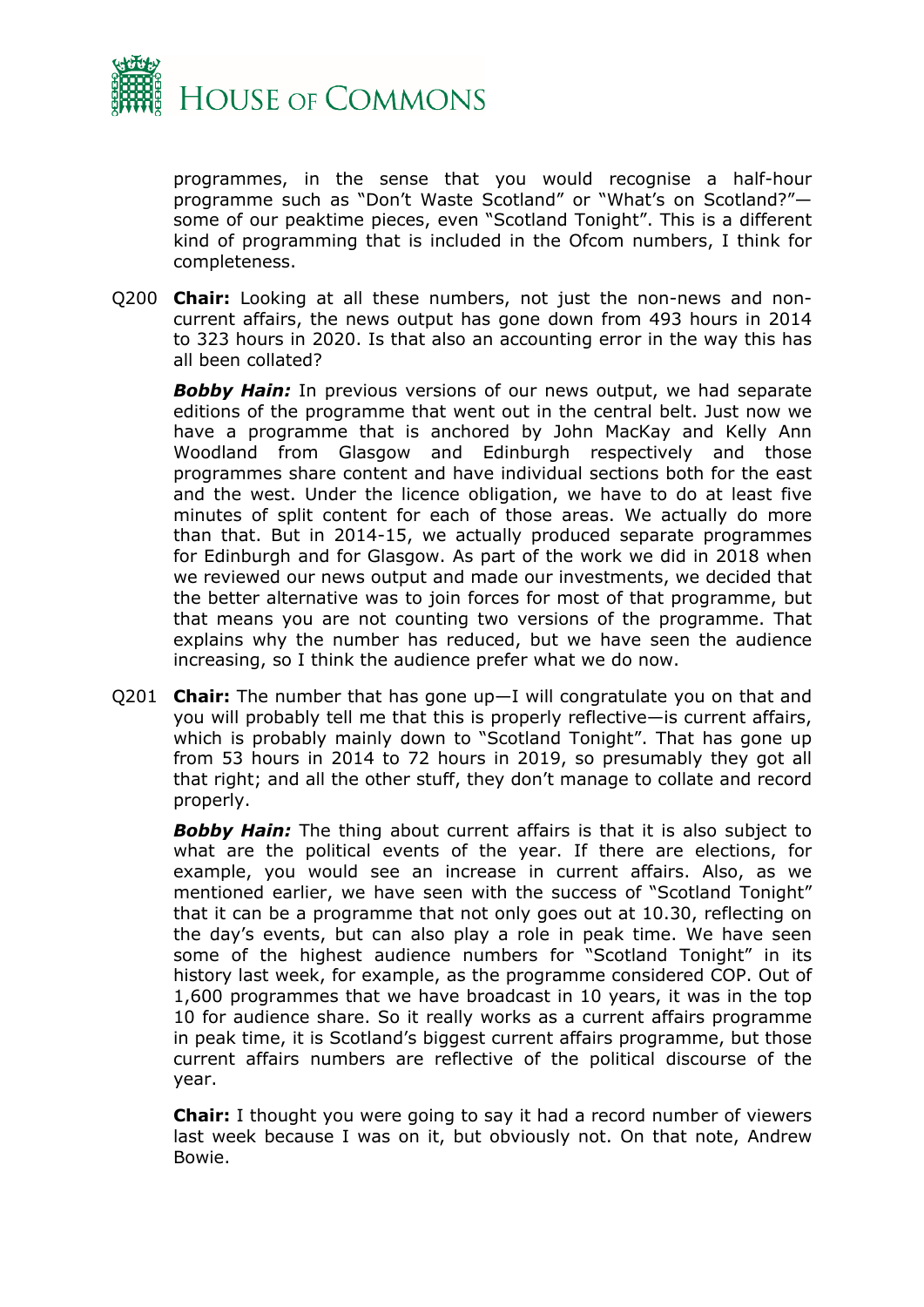

Q202 **Andrew Bowie:** It is hard to follow that, Chair. I congratulate STV on the overall coverage of the Scottish Parliamentary Elections last year. On the STV "News at Six" and "Scotland Tonight" there was some really good and balanced reporting of the elections. But I don't think I was the only one who was slightly disappointed in STV's coverage of the election results. The BBC dedicated an entire two days to the Scotland results on BBC One and to the regional election results from across the entire UK on the BBC News Channel. It was the only place to go if you wanted to be up to speed with what was going on at any point; whereas STV only dedicated one and a half to two hours on the respective Friday and Saturday afternoons. What drove the decision to not do a comprehensive results programme on STV when your preceding coverage up to that point had been, in my eyes, far in advance of what the BBC was offering?

**Bobby Hain:** We were working within quite difficult Covid protocols to make that programming. It was challenging for us to do so. We have lots of experience of overnight programming for election results—that is generally our modus operandi—and we offer an alternative to the BBC which is very much similar in terms of its scale. Having only one channel, we have to make difficult choices about where programmes go. There is a logistical challenge, for example, in moving the national news or, indeed, episodes of programmes that return the next night, because you have nowhere else to put them and you have to make sure that you can balance accommodating people who want to see the results and those who want to see the programmes that would have been there in the first place. This is a schedule that we are operating ourselves, trying to disassemble and then reassemble it to include the output that we need.

We decided that on balance it was most important for us to cover the election at the time when we had the best chance of having the results, and that is why we ended up with a programme that had a significant audience, getting into peak and including peak, both on the Friday and the Saturday, and we came back with a reflective state-of-the-nation programme on the Sunday after the polls had closed and the dust was settling.

Overall, we have finite resources and I think we placed them very cannily in the run-up and we covered a huge amount of ground, both geographically and editorially, across the campaigning. We had Kathryn in her bubble, out of Holyrood, going around the country. Because we knew the results were likely to come in in quite a tight timescale, although they were appearing throughout the afternoon, we felt that the best balance, rather than trying to get into the schedule and using lots of airtime for maybe not a high frequency of results, was to wait until we had the best opportunity to deliver a significant number of results together.

Q203 **Andrew Bowie:** Thank you. That answers the question very well.

I want to ask about the delivery of news throughout the pandemic. One of the reasons why people, especially in the north-east, choose the STV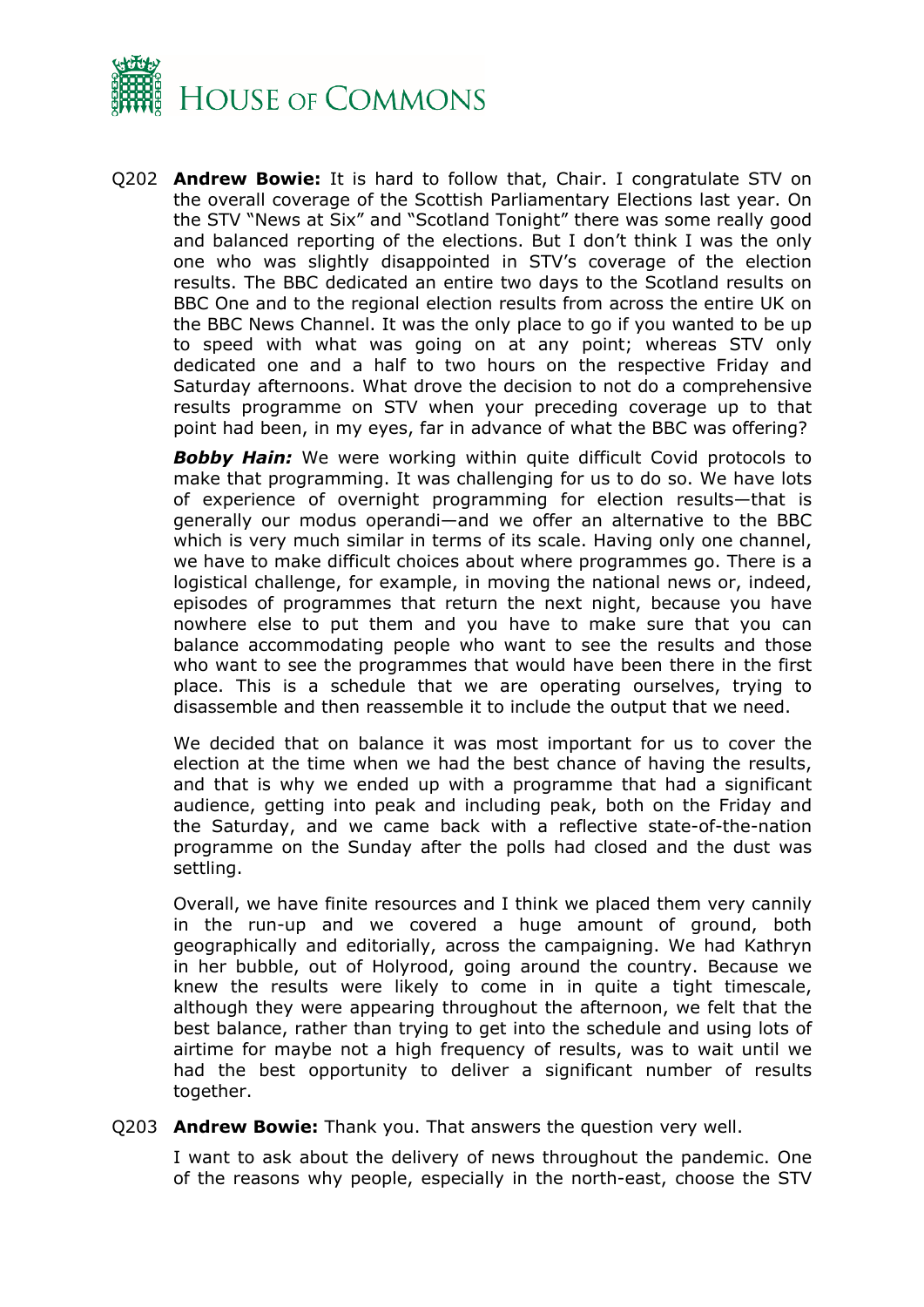

"News at Six" over "Reporting Scotland" over on the BBC is because they are listening to people who sound like them talking about issues that are relevant to them and from places that they recognise. Over the pandemic, the decision was taken to centralise the news output. There was one broadcast across Scotland, varying between coming from Aberdeen and Glasgow. What led to that decision? Why was that decision taken?

**Bobby Hain:** It really was because of the restrictions on Covid to start with. When we went into lockdown it was not clear how we would make programmes at all. Two things struck us. One was that the story itself was more of a national story that would be largely the same if we were presenting both programmes, as we had done. Secondly, we could build in some resilience into our system so that if, for example, people were unavailable to us because they had contracted Covid, for example, or we had to deep clean one of our studios, we had an alternative so we weren't working at the max all the way through. The one thing that we made sure we did as we combined those programmes during periods of lockdown was to take input from reporters around the country every night. It was not simply that one of the programmes disappeared; we created a combined programme that drew on the geographical strengths and the breadth of editorial from all parts of Scotland, whether it was the Skye care home story, which Nicola McAlley staffed out of our programme in Inverness, out of our studio centre there, other north-east parts of the story, or indeed what the latest was from Holyrood from our political team, Colin, Alison and so forth. We combined, in the interests of safety, social distancing and practicality, and also recognising that it was much tougher for the teams to be making the news programmes, so we needed to rotate our teams. Some people were furloughed on rotation, which allowed them to step back and have a bit of a rest. By the same token, when we had new people coming in, we could move the programme, as we did, from Glasgow to Aberdeen so that both news centres had a chance to deliver the news.

Q204 **Andrew Bowie:** I absolutely recognise that and I saw that model at its best last summer, in the tragic events at Carmont—the rail derailment in my constituency—when Andrew and Brian were anchoring the whole of Scotland's news output from the scene. My concern, and the concern of some of my constituents—they and I also raised that concern in 2018 when you went through your restructuring and your reinvestment—was, "Is this a glimpse into the future?" Is STV committed to maintaining two separate anchor news programmes for the two different regions it is catering to in Scotland or is it looking at this vision of delivering a pan-Scotland news programme anchored from either Aberdeen or Glasgow, moving forward, for the very understandable reasons that you have laid out?

**Bobby Hain:** We have no plans to change the way that we do our news. The 2018 review of how our operations worked coincided with finding new premises in Inverness, which we fitted out and moved to. As we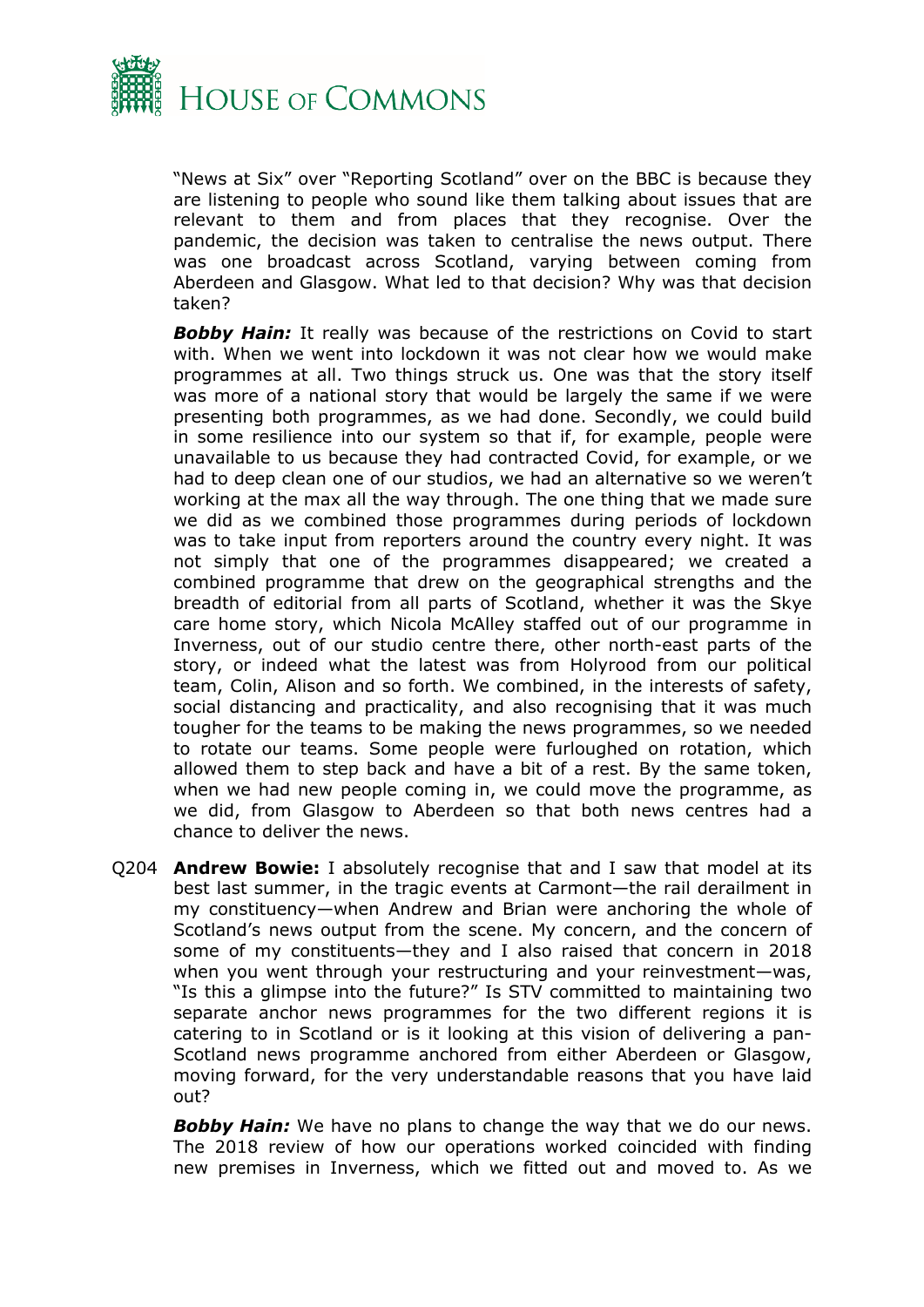

started the upgrade of our studio facilities, Aberdeen was the first to be done. It went HD before the central belt. Dundee has been upgraded. Edinburgh and Glasgow are both upgraded now. It was quite difficult to do that during the pandemic but we managed to get that done with the technical teams. I think we have referred to our model several times during this session. We understand and credit the local version of what we do with being such a ratings winner for us. The visibility, the profile and the sense of being close to you and being very, very high-profile in those different communities around Scotland is what powers us, and we have no plans to change that.

**Andrew Bowie:** That is good to hear.

Q205 **Wendy Chamberlain:** Welcome to our witnesses. You will be pleased to know that I will not mention football, but if you want to get into a bidding war with the BBC about the rights to shinty, I am sure the Camanachd Association would be delighted.

Moving to my questions, the DCMS Select Committee earlier this year stated that the Communications Act 2003 is no longer fit for purpose and I know that STV has made representations to the Ofcom Small Screen: Big Debate consultation on this. To what extent is existing prominence legislation, as set out in that Act, limiting STV's ability to reach audiences, particularly younger audiences, and if it is, could you explain why?

*Simon Pitts:* The short answer is that every regulatory framework needs to be updated from time to time, and the current regime for broadcasting dates back to 2003 and needs modernising.

We support Ofcom's initial recommendations to try to make sure that public service media survives and thrives in the digital age. In particular, we welcome recognition of the value that local audiences place on having a competitor to the BBC for Scottish news and current affairs, which we see as one of our key roles, if not the key role. On the issue of prominence, we also agree with Ofcom's view that legislation is now urgently needed to ensure that public service content is readily accessible and prominent on digital platforms, rather than potentially buried by those platforms. For a nations-based PSB like STV, it is often not just about securing prominence for our streaming service on those platforms; it is about accessing those platforms in the first place, as often those global players are not regionalised. Amazon Channels is one example. Another is Samsung television. We think that legislation is vital and urgent now and of course those platforms are increasingly accessed by a large number of younger viewers as well as other demographics. So, yes, it can impact our ability to reach those audiences if it is not sorted out now.

We have some clout as a PSB. We have managed to negotiate good positions on Freeview, on Sky, on Virgin, on those UK-based platforms, but we do not have the same sort of clout or cut-through with global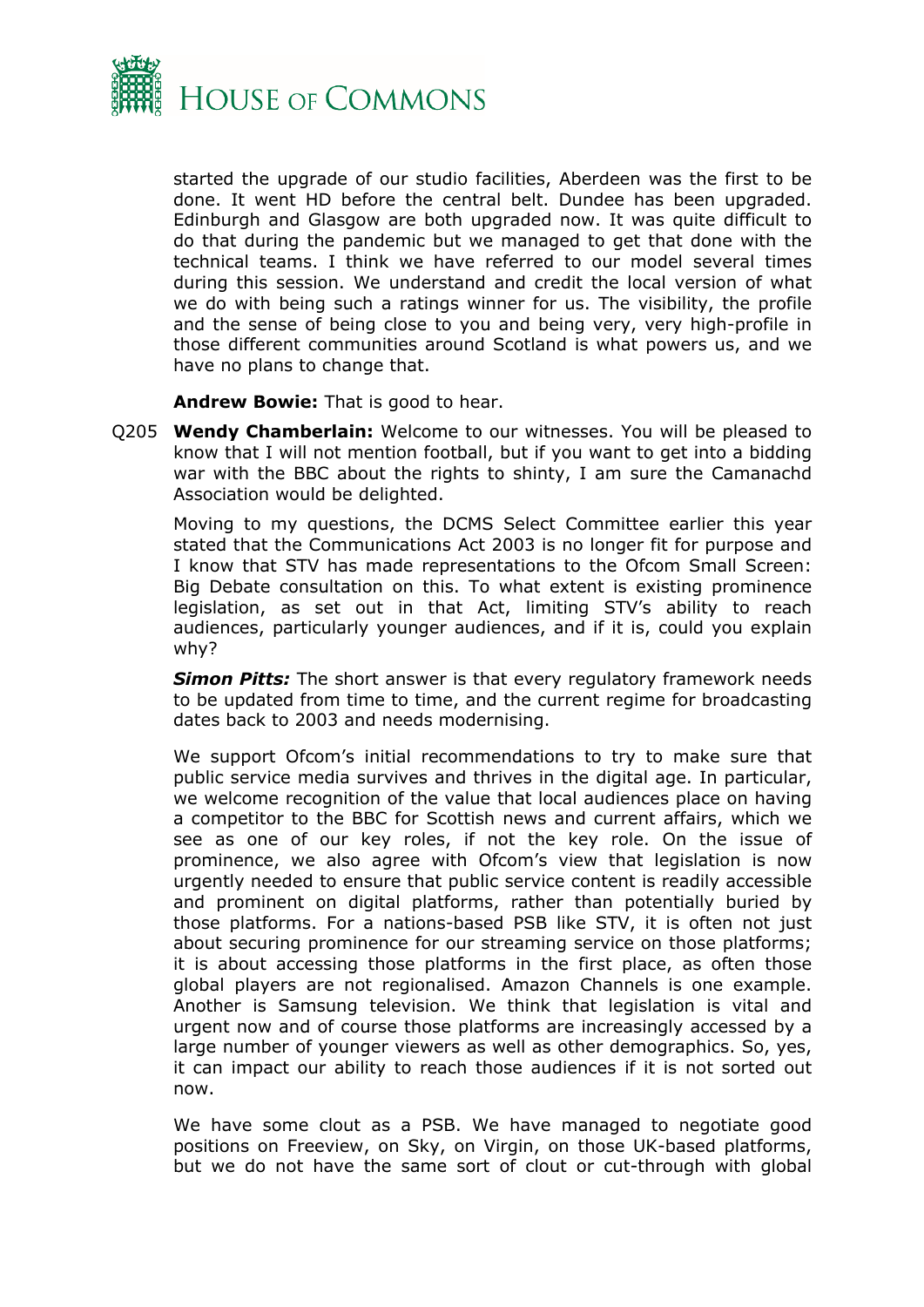

players and that is where we are asking for help from Government and Ofcom, which seems very keen to help us but we need to accelerate it as best we can.

Q206 **Wendy Chamberlain:** Yes, to move it forward, and I suppose one of the challenges, when you are talking about those global platforms, is it does not sound as if they are particularly interested. I am aware that Roku, in that same Ofcom consultation, said, "Prominence is a specific regulatory by-product of 20th century linear broadcast television that has little or no relevance in the streaming world". That suggests that there might be a degree of resistance. What engagement have you had with those streaming platforms?

*Simon Pitts:* We have had a number of meetings and lots of engagement but what you have just said there is a familiar tale, I am afraid. A number of platforms that operate globally that have global technology roadmaps will often listen to our concerns, but regionalisation, if you are Amazon or one of these big players, is more like Asia-Pacific versus EMEA than it is about Glasgow versus London. We spend quite a lot of our time in those meetings explaining who we are and why it is that it is important that Scottish viewers see STV Player prominently figured on their user interfaces rather than the ITV Hub, not least because if they saw the ITV Hub, they could not access the programmes; they would reach a dead end because ITV does not have the rights to those shows in Scotland.

Q207 **Wendy Chamberlain:** I find this quite interesting because certainly what we are hearing so far in evidence today is that people in Scotland appreciate localisation, as we have discussed in terms of your news output, but it feels that without regulation or updating the legislation, we will not see the big streaming providers offering it.

What would you like to see the new legislation cover? I am assuming, for example, that regionalisation aspect on streaming platforms would be a start.

*Simon Pitts:* Absolutely. First, regionalisation to make sure that the right regional variant, in particular of a Channel 3 service, so STV Player in Scotland, can be given prominence on the platform. Secondly, an assurance that there is prominence within all types of navigation on these new user interfaces. The prominence regime of the present day is about ensuring prominence on an electronic programme guide: for us, securing button 3 on your remote control. That is less valuable in a world of search, voice search or lists of apps in different user interfaces. Because people consume TV in such different ways these days—very few people will go straight to the electronic programme guidance and scroll through the channels these days and you don't have the ability to do that easily on most of the platforms—we think that wherever there is a means of navigation on a platform, public service broadcasters should be given prominence, and that the nations-based PSBs should be part of that list so it is as applicable to STV and S4C as it would be to BBC and ITV.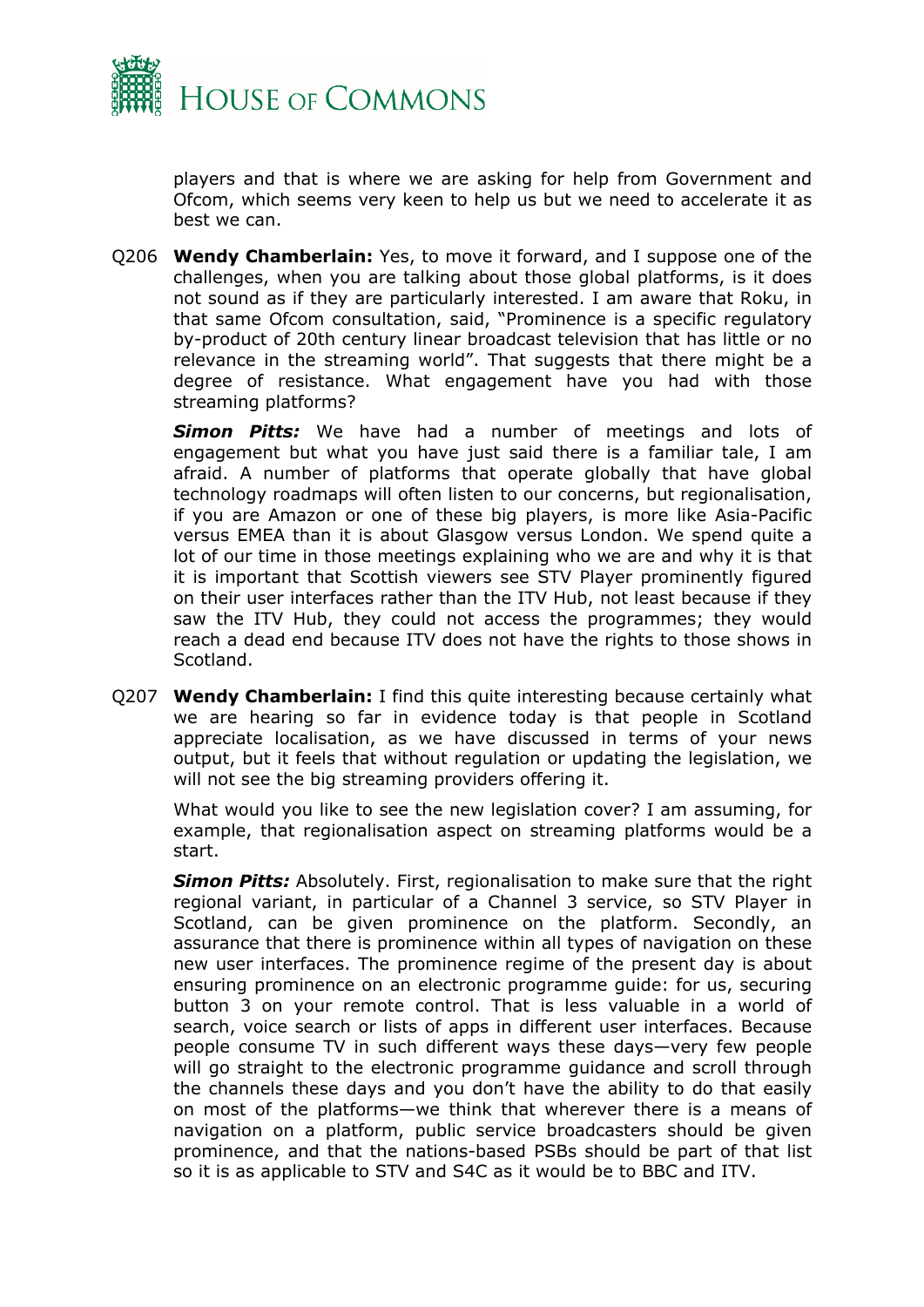

Q208 **Wendy Chamberlain:** Absolutely. Mr Hain, do you want to add anything? I am conscious that I have directed everything to Mr Pitts.

**Bobby Hain:** Just a reminder that the regime of having the top slots is directly out of legislation. On television guides, the reason that we have those positions is that it is legislated for, such is the importance that is set upon it. If we want the public service content that we and others deliver, particularly news and current affairs, to be as discoverable on digital platforms as it is on television there will no doubt need to be legislation to achieve it.

**Wendy Chamberlain:** Given that you are public service broadcasters, part-funded by the Government, it is in the Government's interests to ensure that it gets a return on their investment by increasing viewership for you.

Q209 **Chair:** Lastly, huge developments are going on in how people are viewing content, most notably in the areas you have been talking about with Ms Chamberlain, the streaming services, but there is also social media where many young people in particular access their news. What are you doing to build some sort of profile across these services? How do you see yourselves developing that sort of audience in future?

**Bobby Hain:** It is a very important audience for news. We have seen very strong performance by STV News in the past few years. We have talked very much about the high ratings on television for STV's news. Although STV's "News at Six" does perform very strongly, younger people are more likely to watch news online. Among younger demographics, we have more people accessing our app and our website and getting their news from STV News on Facebook or Twitter than will watch the news at 6 o'clock and that goes to the point you are making, Chair, about the changing habits of consumption. It is important for us to have a presence on those platforms, to be discoverable, and that goes back to the streaming question. On social media, just in the past six months, we have completed commercial agreements for STV News content to be featured on Facebook, on Facebook News, and on Google News Showcase, which will give it prominence and make it visible and findable, and is an example of how important it is that the material that we produce still goes on to television as a digest of the day at 6 o'clock, but, story by story, can be found as things happen on social media.

Q210 **Chair:** In this fast-changing environment, with all these different services and all the different opportunities to access content, where do you see yourselves being in 10 years and how do you intend to continue to be relevant to your viewers in Scotland?

*Simon Pitts:* We still believe in the power of broadcast television. We think it is a very resilient medium and we expect TV channels to still be popular in 10 years but of course, streaming is increasingly popular. We need to make sure that we are not just a broadcaster but also a streamer, also a producer, in equal measure. We would hope that our streaming service and our app have been downloaded by every Scot that